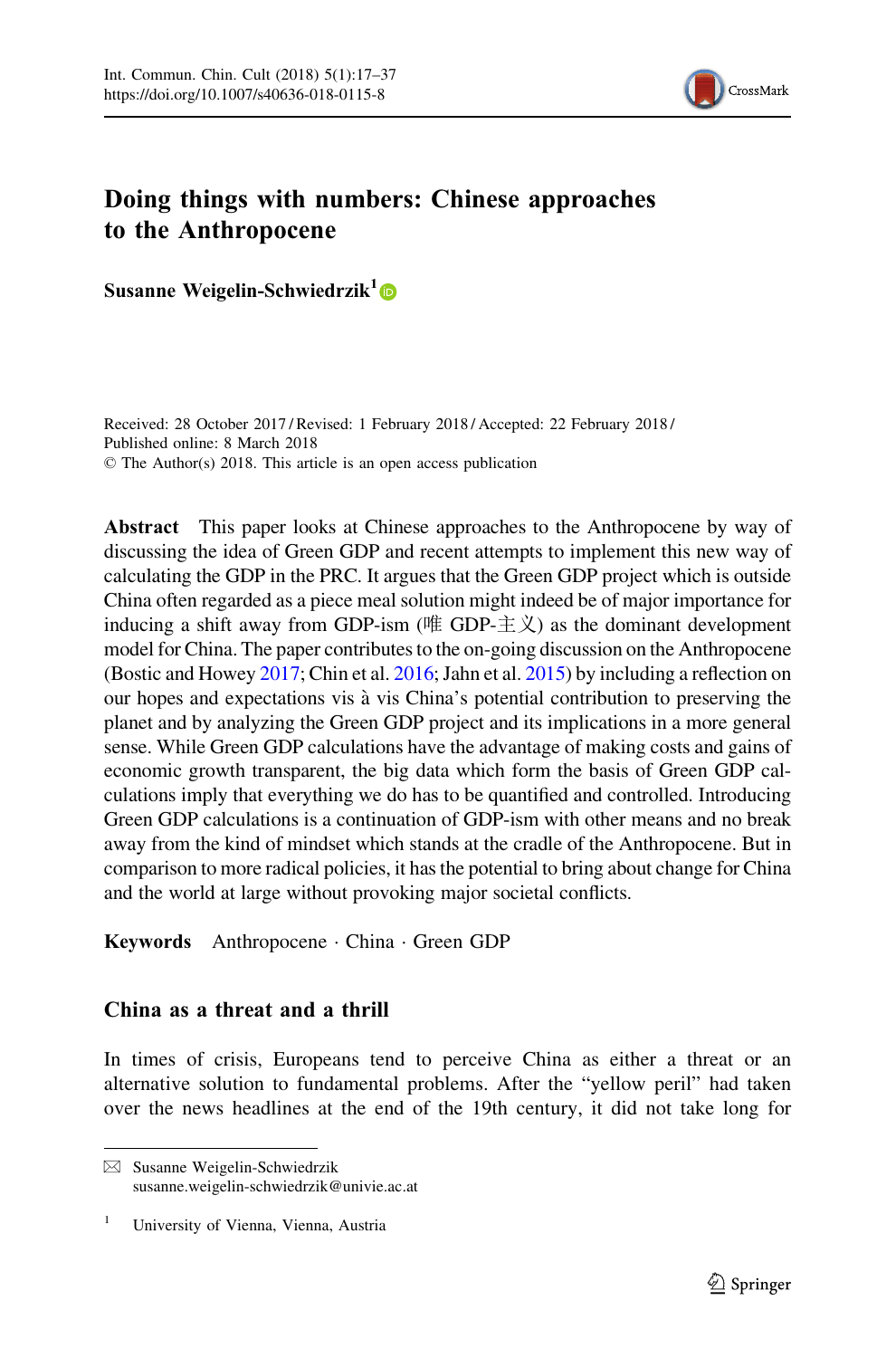European intellectuals to discover China's traditions as a remedy to Europe's crisis of modernity in the aftermath of World War I. While the fear of China has never left us ever since, the hope for China generating an alternative modernity is also still with us. It is this hope which is at the roots of Europeans dreaming of a Chinese past rather than looking at the Chinese present. However our interest in China's past is more an interest in its philosophies than its history. And among the philosophies the search for alternative solutions goes more into the direction of Daoism than of Confucianism. Without going too deep into the matter, intellectuals in Europe regard Confucianism as an anthropocentric theory of state, while they find an interest in Daoism as an anthropocosmic philosophy dealing with men's relationship to nature (Snyder  $2006$ ).<sup>1</sup>

In the field of Chinese Studies, growing awareness of the environmental crisis we have been producing led to scholars like Alan Watts looking into Eastern traditions in his book "Nature, Man and Woman" published in 1958 (Watts [1958\)](#page-20-0) and Lynn White suggesting in 1967 "that Eastern religious traditions might offer antidotes to the environmentally destructive trajectories of Judaism and Christianity" (Snyder [2006,](#page-20-0) p. 100). In addition to these comparatively early interventions from the field of East Asian Studies, the American Academy of Religion started a subgroup of Religion and Ecology as early as 1991 which organized several conferences and published a book series on World Religions and Ecology from 1997 to 2004 (Snyder [2006,](#page-20-0) p. 101). At about the same time, a report was made to the Academic Advisory Board of the then Federal Government of West Germany stressing the necessity to look at the attitude of different religions towards ecology and dealing explicitly with both Confucianism and Daoism. This report comes to the conclusion that there is no sign that philosophies such as Confucianism or Daoism have been translated into ethical behavior vis à vis nature. Daoism, according to this report, is too radical to have an impact on everyday practices; and the idea of Confucianism that men is part of nature has so far not resulted in defining any concrete ideas of how to safeguard the environment (Pye et al. [1997\)](#page-19-0). Despite these notes of caution, Snyder in his recent review article on "Chinese Traditions and Ecology" comes to the overall assessment that "Western scholars are increasingly turning to the religious traditions of the world in their search for ways of mitigating the ever-escalating global ecological crisis. For many, turning to Daoism, or any other unfamiliar tradition for that matter, offers fresh perspectives from which to view the world and the human place in it." (Snyder [2006](#page-20-0), p. 101).

China plays a major role in this search for solutions, as we all seem to know that a solution for China would be a solution with enormous impact on the world at large; and a Chinese solution for China would be by far the best solution. However, contributions from the field of Chinese Studies such as publications by Mary Evelyn Tucker and others have so far not found an answer to a question raised by Yi-Fu Tuan already back in 1968 (Tuan [1968\)](#page-20-0). While Tuan underlines that Chinese traditions provide for an abundance of "environmentally friendly beliefs", he notes

 $1$  This paper is based on research funded by the Jubilee Fonds of the Austrian National Bank (2009– 2010). I would like to thank Julia Marinaccio who was on the team of that project at the time and contributed to the sub-chapter "A short history of Green GDP in China" with her research. Additionally, I would like to thank Josef Baum for making us interested in this issue and leading us through the project.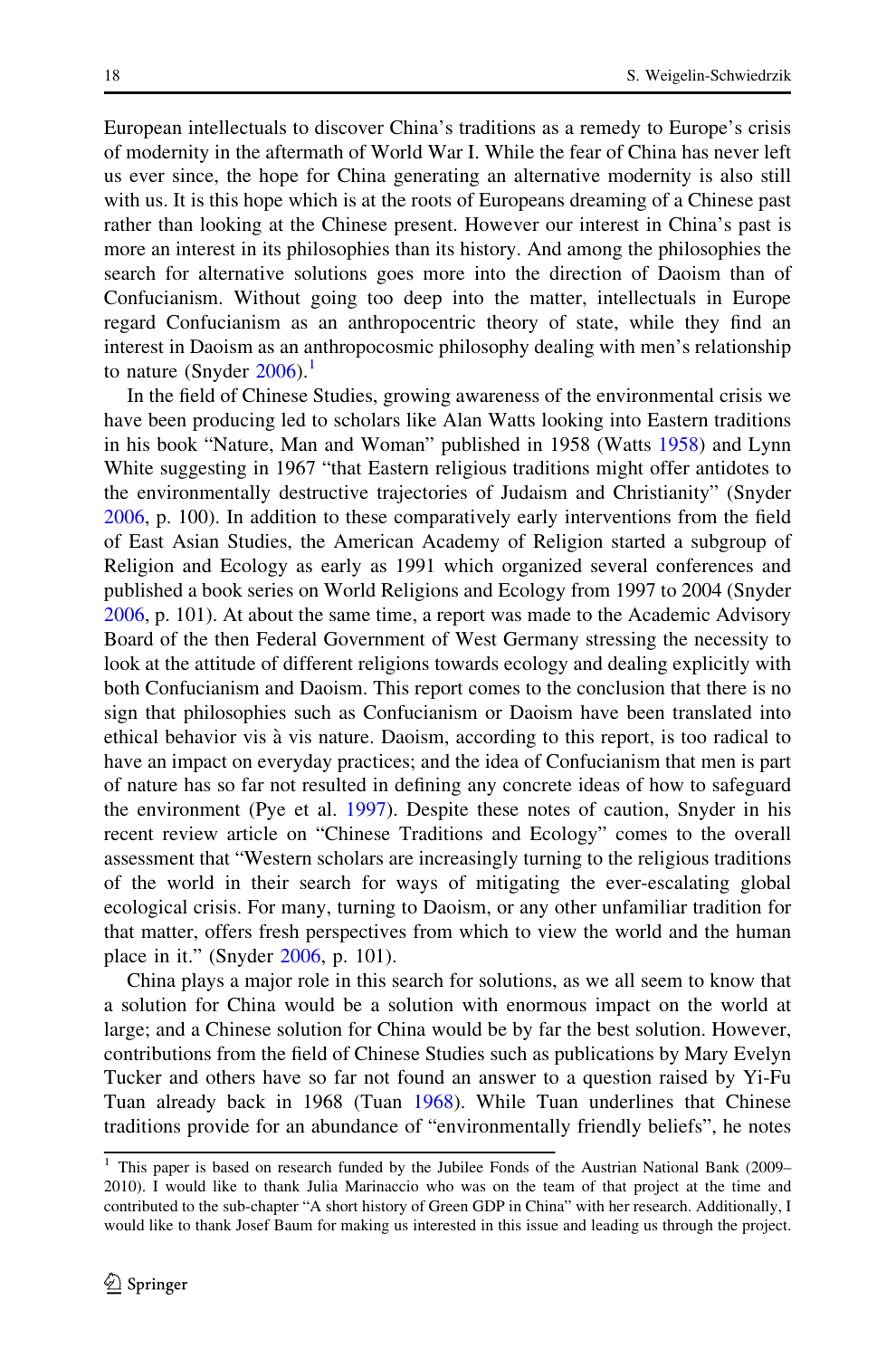that "actual practices of the Chinese have hardly lived up to the ideal expressed in their traditions" (Snyder [2006](#page-20-0), p. 104). This is a puzzle which the history of China confronts us with, and it is a puzzle which stays unresolved up until today. The puzzle reminds us of the fact, that our search from outside China is obviously based on an understanding of Chinese traditions which differs fundamentally from the indigenous interpretations. We are looking for a change of mindset to be induced by Confucianism or Daoism, however, we have no proof in history that the mind was ever set by either Daoism or Confucianism in a way so that to produce the kind of practical results we are hoping for today.

#### Chinese approaches to the Anthropocene

In China, the discussion on the Anthropocene is traceable back to when it started internationally in the early 2000s with Nobel Prize laureate Paul J. Crutzen publishing his notable article in Nature. In this article, Crutzen assigned "the term 'Anthropocene' to the present, in many ways human-dominated, geological epoch, supplementing the Holocene—the warm period of the past  $10-12$  millennia." (Crutzen [2002,](#page-19-0) p. 23). The Chinese term for the Anthropocene appears only shortly afterwards and can be found in papers written by the well-known geologist Liu Dongsheng (刘东生) (Liu [2004](#page-19-0)).

In the PRC, the debate on the Anthropocene is first and foremost a debate among geologists. Their discussions focus on the question what the idea of the Anthropocene might mean for the development of their discipline from geology to earth science and to which degree the profession of earth scientists needs to redefine its identity and its way of conducting research. A national 15-yeardevelopment plan of the earth sciences for the years 2005–2020 includes an explanation of the term "anthropocene"  $(\lambda \cancel{\#} \mathbf{t})$ . It argues that the complexity of dealing with issues of the Anthropocene is unprecedented and therefore calls for new research methods to cope with new challenges such as the difficulty of interdisciplinary research, the difficulty of reproducing research results and the difficulty of having to deal with continuous interventions of men in nature with uncertain effects. Whoever works on issues of the Anthropocene is confronted with an object of inquiry in constant flux (Development Plan [2005](#page-19-0)). Traditionally, a geological epoch was defined ex post, now earth scientists are confronted with a geological epoch which is still in the making (Gebhardt [2016](#page-19-0)).

The discussion on the question when the Anthropocene started reaches from the field of earth science into the field of history. In contrast to Crutzen who argues that the Anthropocene started during the 18th century (Crutzen [2002](#page-19-0), p. 23), Liu Dongsheng holds that mankind has been using, influencing and exploiting nature for its own purposes for thousands of years which is why he defines the Anthropocene as reaching back approximately 10,000 years (Liu [2004,](#page-19-0) p. 369). This kind of definition is also propelled by a group of historians who argue that there are many written documents in Chinese history which attest to the fact that men started early on to destroy nature in order to find better conditions for survival. Others explain that the situation we are confronted with now has been building up momentum since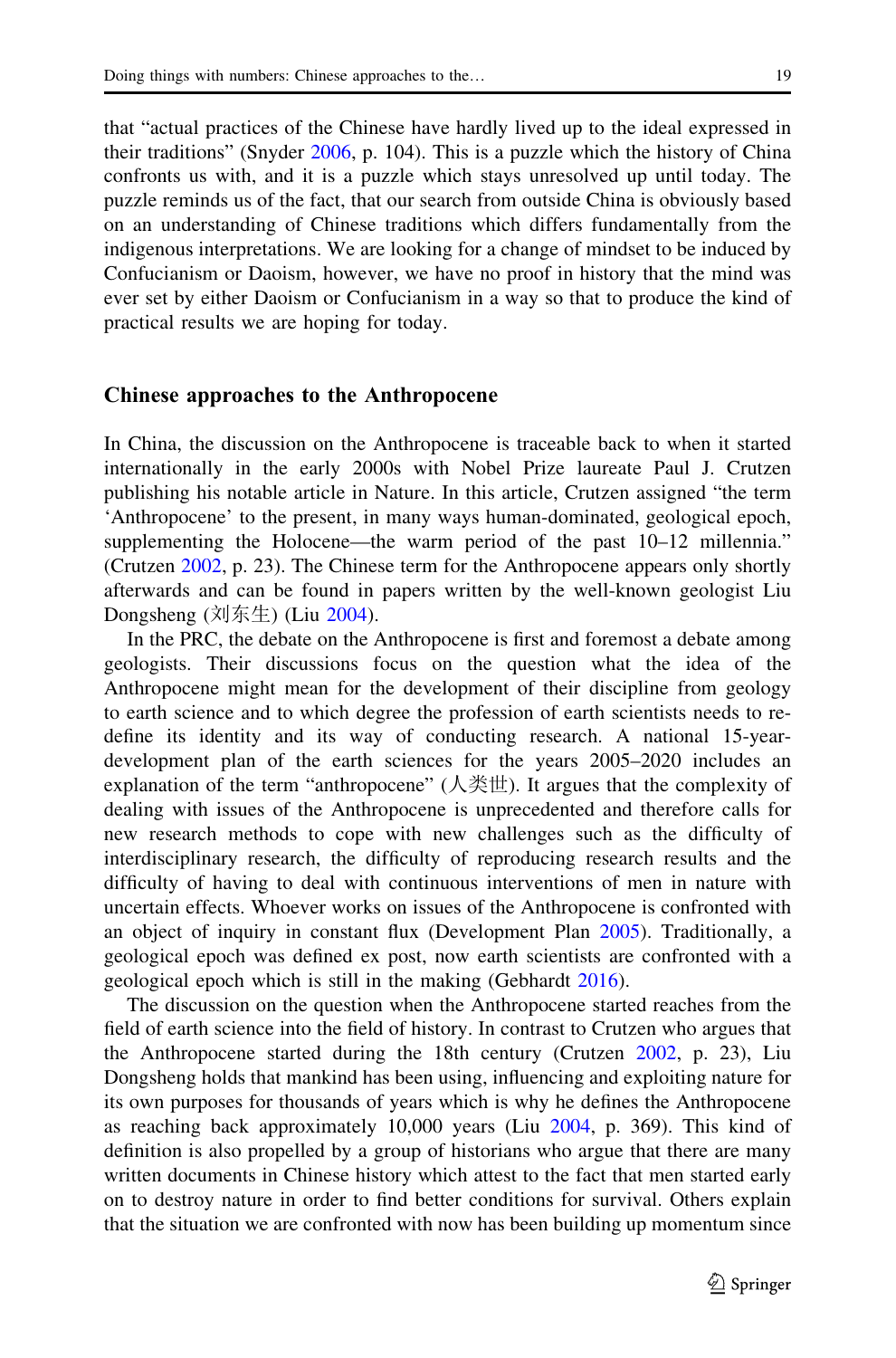the end of World War II and the dropping of nuclear bombs over Hiroshima and Nagasaki. Yet another group of discussants argues that the beginning of the Anthropocene should be set for the beginning of industrialization (Liu et al. [2017\)](#page-19-0). The above mentioned paper by the society of Earth Sciences takes a comparatively radical position by going back to the 1980s as the beginning of the Anthropocene (Development Plan [2005,](#page-19-0) p. 29).

The differences in periodization represent in fact fundamental differences of world view. While discussants inside and outside China (Gebhardt [2016\)](#page-19-0) who stress that mankind is confronted with a radically new situation in the Anthropocene tend to go for a shorter period reaching back at most to the beginning of industrialization, others who look at the Anthropocene in terms of 10,000 years like Liu Dongsheng imply in what they say that industrialization is only a gradual change in men's use of nature. If the last argument is the basis of further deliberations it leads to a less radical view on what has to be done to deal with the implications of the Anthropocene for today's human behavior. In contrast, the assumption that we are now dealing with a comparatively young and totally novel phenomenon leads to more radical self-incriminations and more uncertainty in dealing with possible remedies. This way of dealing with the Anthropocene appeals to men's ability to design a radically new future; in contrast, the less radical view on the Anthropocene makes it possible to look at the past in order to understand how we can anticipate the future and how actions in the past did or did not contribute to repair the damage.

This uncertainty about the novelty of problems we are confronted with in the Anthropocene is also reflected in the discussions we find among yet another group of people concerned with the Anthropocene. They are to be found among artists and writers. As we know from Andrea Riemenschnitter's (Riemenschnitter forthcoming) research, authors like Ge Fei in his 2004 trilogy "Trilogy on Jiangnan" (江南三 部曲) seem to go back to the reservoir of traditional Chinese literature in order to develop a utopia for the Anthropocene (Ge Fei [2012](#page-19-0)). They seem to rely on the intuition inspired by the arts to anticipate what it means to live in a world which is destroying itself. However, there are also attempts to use the more recent past as a reference for designing a possible future for life in the Anthropocene. The 2016 novel "Anhropocene" (人类世) written by the Shandong author Zhao Defa (赵德  $\hat{\chi}$ ) is more of this latter kind (Zhao [2016](#page-20-0)). This novel uses literary techniques from the repertoire of realism. It discusses life in the Anthropocene by writing the story of the rise and fall of a Chinese businessman who starts as a waste picker, develops into a mega-rich and finally ends in total catastrophe. It juxtaposes this story with the attempts of a scientist who is enthusiastically looking for a solution to the problems of the Anthropocene, but caught in despair and depression. The author is known for his "anthropological" interest in religion and, indeed, also discusses the possibility of religions helping to find a solution for the problematique of the Anthropocene. But he comes to the conclusion that religions do not provide for a solution (Fenghuang [2016\)](#page-19-0). The reader learns to accept and understand the motives of the businessman who in his moving life story combines all the struggles, bitterness  $($ 苦) of the past and hopes for the future which stand for China and its history since the middle of the 19th century. At the same time, he or she empathizes with the scientist and his students and their environmentalist enthusiasm. But the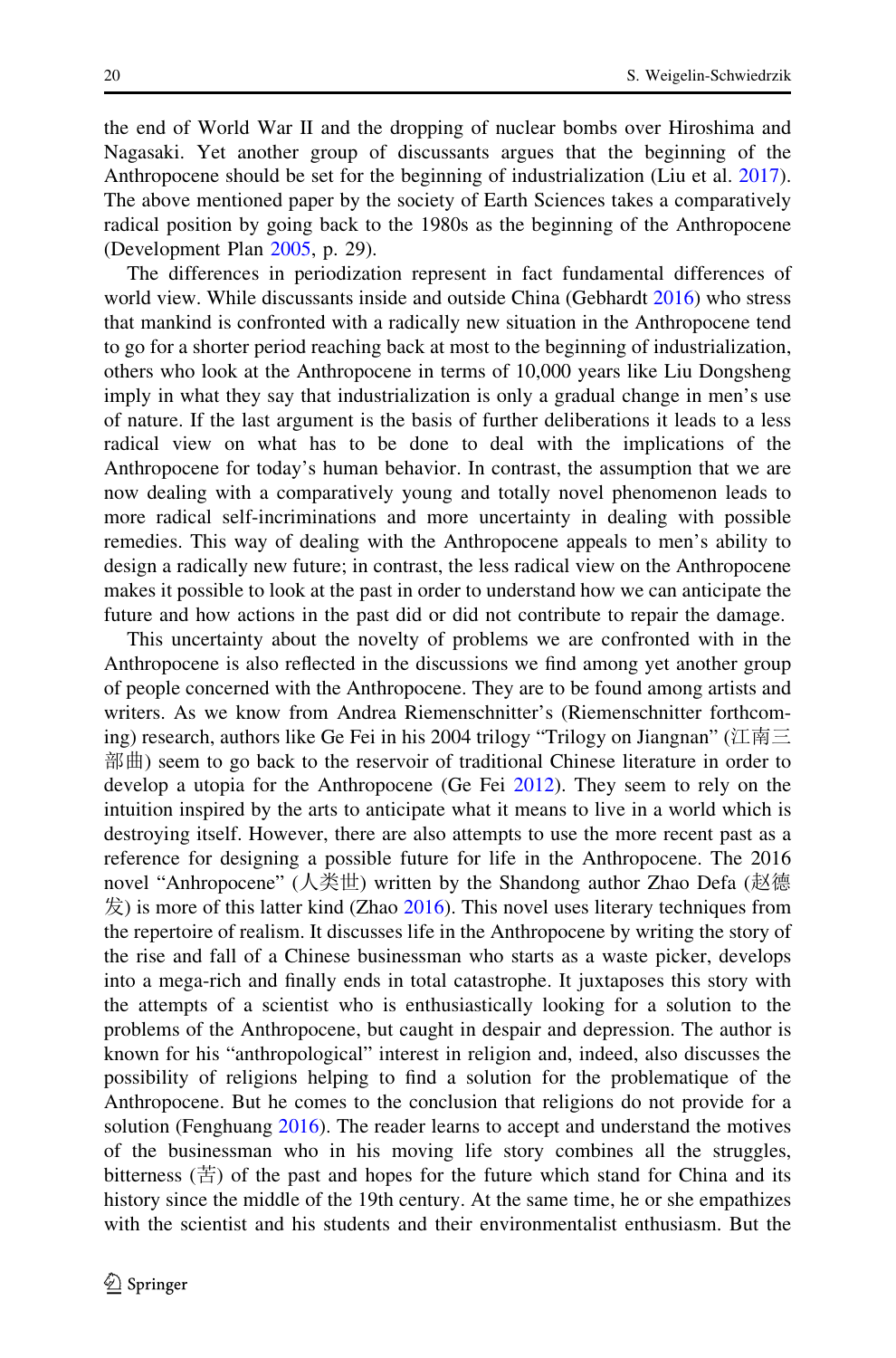coexistence of the two stories is not the solution; it is the problem the novel deals with: the catastrophe is real, but the way out of the catastrophe is not real. The world of the businessman and the world of the scientist are two co-existing worlds in which none provides for the answers. Insights from the sciences and environmentalist enthusiasm are not strong enough to convince those longing for wealth and power to change their lifestyle before the catastrophe arrives. Thus the novel discusses Chinese society as fundamentally split with regard to different ways of coping with, reacting against or else overcoming the on-going environmental crisis.

The on-going discussion on the Anthropocene in China, indeed, seems to be developing in two worlds which are mostly unrelated, but at the same time intersect with each other. Not only do earth scientists identify questions which the artists do not find an interest in; the epistemological approach the discussants prefer in dealing with the Anthropocene is also quite different. In this context, the realist writer Zhao Defa is closer to the earth scientists and fundamentally different from Ge Fei. However, by looking at repertoires fromthe past, Ge Fei uses a similar approach asthose geologists and historians who look at history in order to understand the present and anticipate the future. All participants of the discussion share, however, the same fate: Their deliberations have not yet attracted media attention and therefore have not yet been able to exert a noticeable influence on a change of mindset which they all seem to hope for.

## Green GDP: a practical rather than a philosophical solution?

With no philosophical and fundamental solutions in sight and the change of mindset still nearly undetectable, practical and incremental solutions might need to be looked at.<sup>2</sup> In the context of the history of ideas in China, Confucian scholars of Ming (1368–1644) and Qing (1644–1912) times were divided on the issue whether reflections on a crisis should be more abstract or more concrete. Qing scholars criticized the philosophers from the neo-Confucian Song school for having engaged in "empty talk" (空谈) rather than contributed to finding concrete solutions when the Ming was confronted with its enemies from among the Babarians which eventually took over China in 1644. However, during the latter half of the 19th century, when the Qing Dynasty was trying to prevent its own collapse, all the concrete and practical reform measures which the elite initiated were unable to impede the regime change of 1911 from happening. After 30 years of visionary plans for China producing more unintended than intended results under the leadership of Mao Zedong, since 1978, the Chinese elite has embarked again on a "pragmatic" course of solving China's problems. Today, Chinese society in its majority seems to be dubious about fundamental and big concepts and have more confidence in "practical" solutions to problems.

The idea of Green GDP accounting is such a "practical" idea. Internationally, Green GDP is defined "to designate a 'corrected' GDP number, or sometimes a

 $2$  In China, the discussion on Green GDP is not related to the discussion on the Anthropocene. It is my intention to show that from an outsider's point of view, the Green GDP solution might be more of a contribution to dealing with the environmental crisis than waiting for a fundamental change of mindset.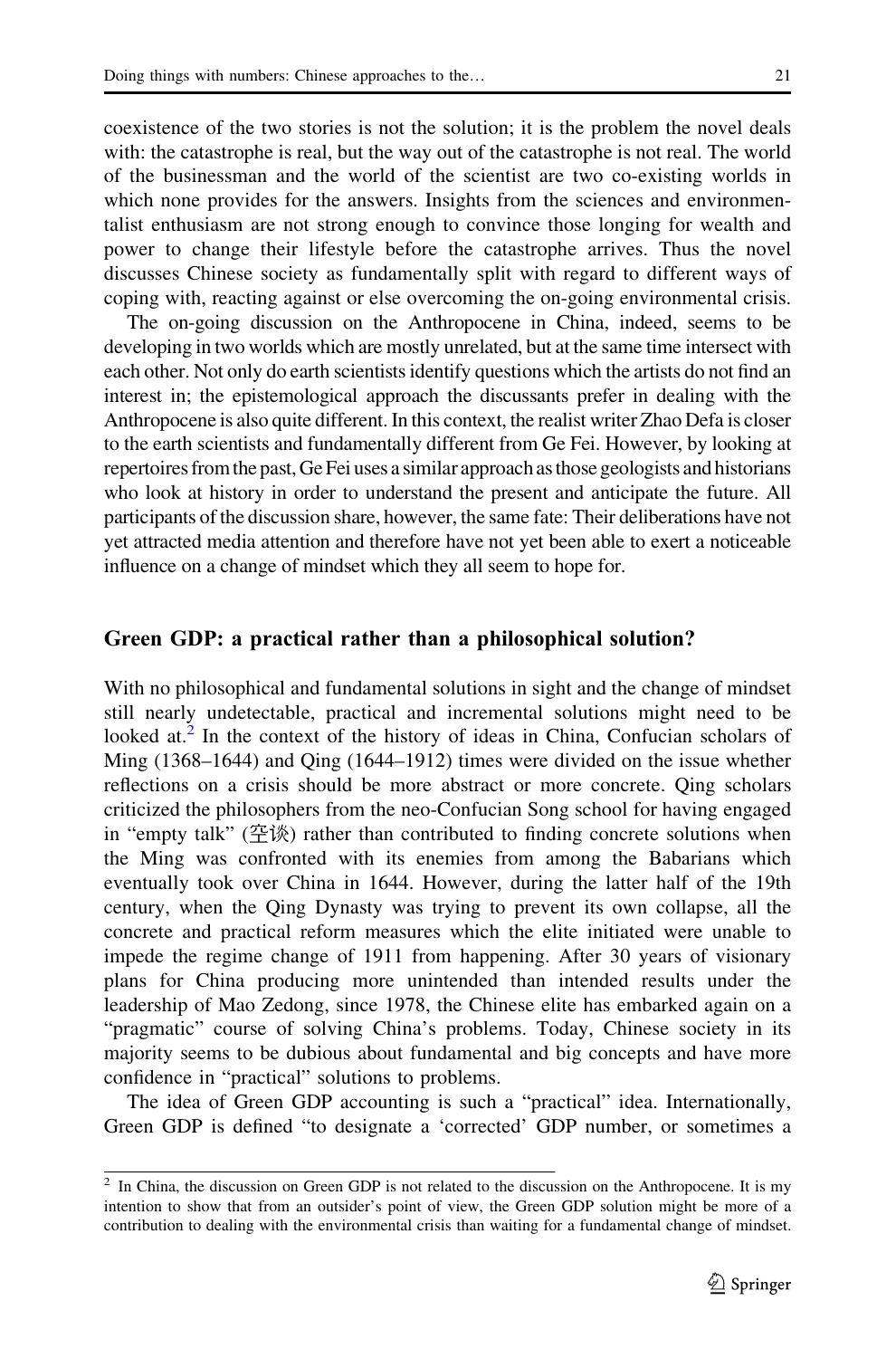'corrected' GDP growth rate, where the correction seeks to take into account the depletion of non-renewable resources, as well as various damages to the environment due to pollution to air, water and soil, and also sometimes loss of ecosystem services as a consequence of pollution from economic activities. To find the true net benefits of economic activities, these activities should obviously be corrected for all costs that are associated with the economic activities. Hence, these costs should be deducted from the traditional GDP to obtain a greener GDP." (Alfsen et al. [2006,](#page-18-0) p. 9).

The idea of Green GDP has been under discussion since the late 1980s with Norway acting as one of the forerunners. In 1993, the UN published a first "Handbook on National Accounting: Integrated Environmental and Economic Accounting" which served as a starting point for the worldwide discussion. In 1994, the London Group on Environmental Accounting<sup>3</sup> launched a project to develop a set of indicators and calculation procedures which produced yet another widely acclaimed handbook in 2003. In 2001, the Nairobi Group<sup>4</sup> published under the responsibility of UNSD and UNEP an updated handbook under the title of "Handbook of National Accounting: Integrated Environmental and Economic Accounting—An Operational Manual" which was translated into Chinese (Alfsen et al. [2006](#page-18-0), p. 19). Alas, a 2006 paper by Knut H. Alfsen et al. comes to the conclusion: "Nevertheless, more than thirty years with natural resource accounting and experiments with green accounting and indicators like green GDP, we still do not see any form of international consensus." (Alfsen et al. [2006](#page-18-0), p. 7, for more information on the international development see ibid., 19–31).

This might be the reason why in most countries of the world, the discussion on Green GDP has been of a purely academic nature. The only exception from this rule is the PRC as both government and academia have shown a keen interest in this calculation procedure. Environmental activists as well as government officials hope that Green GDP provides a perspective that can help improve environmental protection and rational resource utilization (Ni [2004](#page-19-0)). The enthusiasm for Green GDP has been a reaction to the wide-spread GDP-ism and is part and parcel of the attempt to depart from a development model exclusively focused on economic growth. However, as the PRC's development model and its obvious successes have been well acclaimed internationally and have provided the basis of the legitimacy of one-party-rule in China, it is not easy to replace it even if the aggravating environmental situation in the PRC is pushing a change of development policy to the very top of the agenda. The history of Green GDP calculation in China therefore is a history of enthusiasm and disappointment, of success and failure, of stop and go.

<sup>&</sup>lt;sup>3</sup> "The London Group on Environmental Accounting is a city group created in 1993 to allow practitioners to share their experience of developing and implementing environmental accounts linked to the System of National Accounts. It convened its first meeting in March 1994 in London, England. The name derives from the city of its first meeting." [\(https://unstats.un.org/unsd/envaccounting/londongroup/](https://unstats.un.org/unsd/envaccounting/londongroup/)).

<sup>4</sup> This is a group of experts from national and international agencies and non-governmental organizations established in 1995.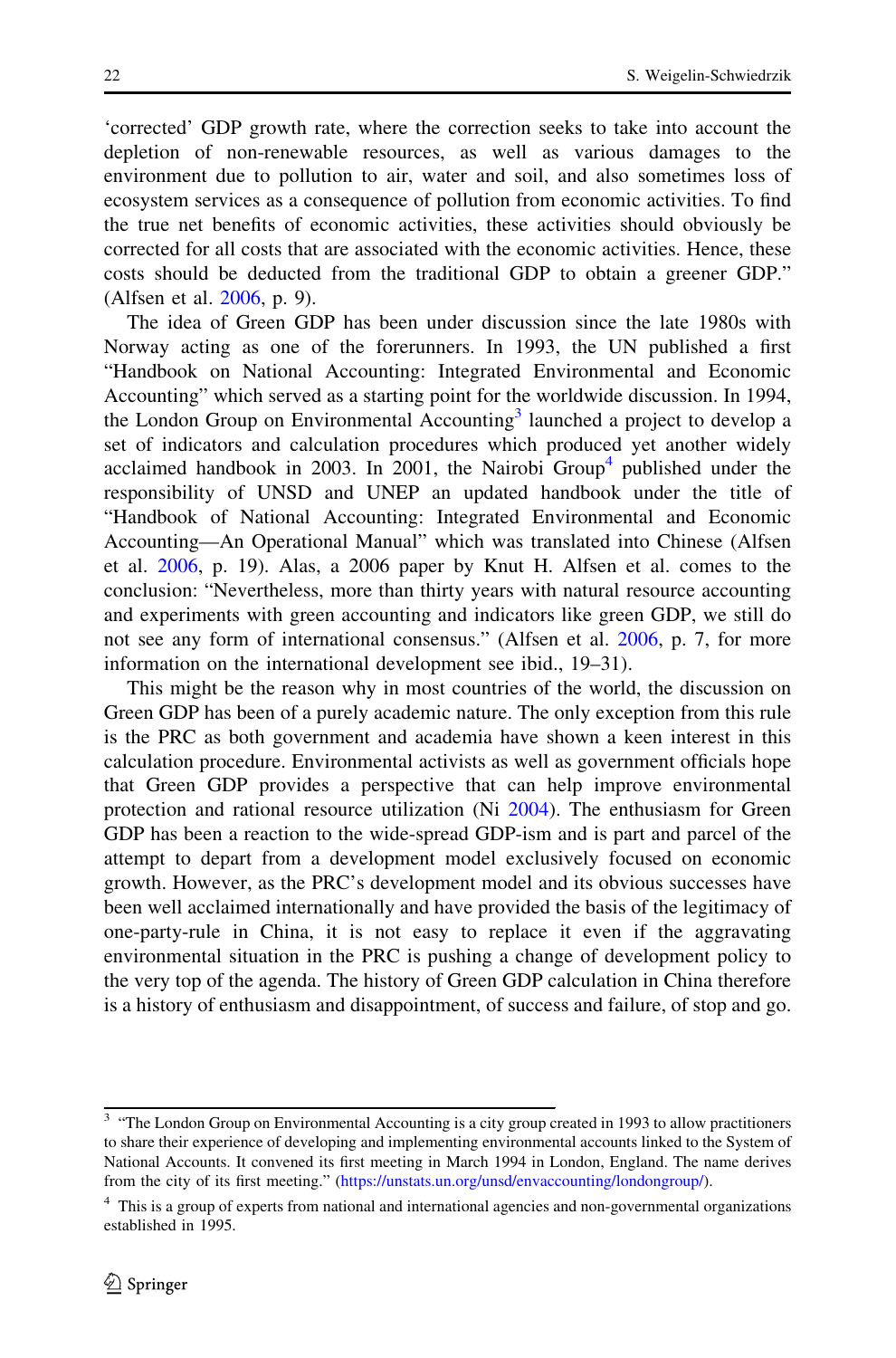# A short history of Green GDP in China

In the PRC, research on measuring the costs of ecological and environmental factors started already in the late 1970s. After the mid-1980s, more prominent results in methodological and theoretical research were achieved and the number of publications increased. They covered all fields for which up until today no consensus has been reached, especially the problem of environmental valuation, environmental pollution damage measurement, and environmental economic models (Wang et al. [2004](#page-20-0), p. 1). However, contributions were individual and it was not until the 1990s that scientific institutions engaged in the research on environmental impact and associated costs. In 1996, the Division of Resources-Environmental Accounting was established by National Bureau of Statistics (NBS) in the Department of National Accounting 国民经济核算司 and started collaboration with Statistics Norway in 1998 in developing an accountant procedure focused on energy. In 1998, local pilots were launched involving forest development both in Heilongjiang and Hainan. In 2004, NBS started cooperating with Canadian International Development Aid (CIDA) focusing on methodological and theoretical issues (Alfsen et al. [2006,](#page-18-0) pp. 32–34). This shows that the NBS had been active in building capacity in the field of Green GDP accounting early on.

However, other institutions also started getting involved. In 1998, SEPA (State Environmental Protection Agency) and the World Bank jointly conducted a project entitled *Calculation of Genuine Saving* in which Yantai City 煙台市 of Shandong Province 山东 and Sanming City 三明市 of Fujian Province 福建 were selected to act as pilot locations (Yu et al. [2006,](#page-20-0) p. 4). Later on, SEPA and the World Bank began to conduct Research on Valuation Approaches for Chinese Environmental Pollution Costs (Yu et al. [2006,](#page-20-0) p. 4). In 2003, SEPA approached the World Bank to develop an estimate of its air and water pollution costs, including the human health impact. According to the World Bank "this was triggered by a growing concern on China's part that its rapid economic growth was carrying a large environmental and human health cost" (World Bank [2007\)](#page-20-0). China set up an international joint research team to develop an accounting model based on research that had been conducted by SEPA and the Ministries of Health 国卫生部 and Water Resources 国水利部. It was the first research project of this kind in a developing country. The report was published in 2007 (World Bank [2007](#page-20-0)). With SEPA, a second state agency entered the field of research on Green GDP, gaining international support from other institutions than NBS and building up leverage in Green GDP related debates.

In 2004, the idea of Green GDP reached a first zenith with the then President of the PRC, Hu Jintao 胡金涛, using the terminology "Green GDP" for the first time officially in a speech given on March 10, 2004 (Hu [2005\)](#page-19-0). Consequently, the above mentioned institutions announced together with a number of research institutes that they would hope for a calculating procedure to be established within the next 3 to 5 years. To reach this aim, NBS and SEPA would join forces. This announcement was a major breakthrough, especially for SEPA: "With the overall environmental situation in China aggravating, this most responsible government institution came under ever growing pressure. As a 'weak institution' with only 220 employees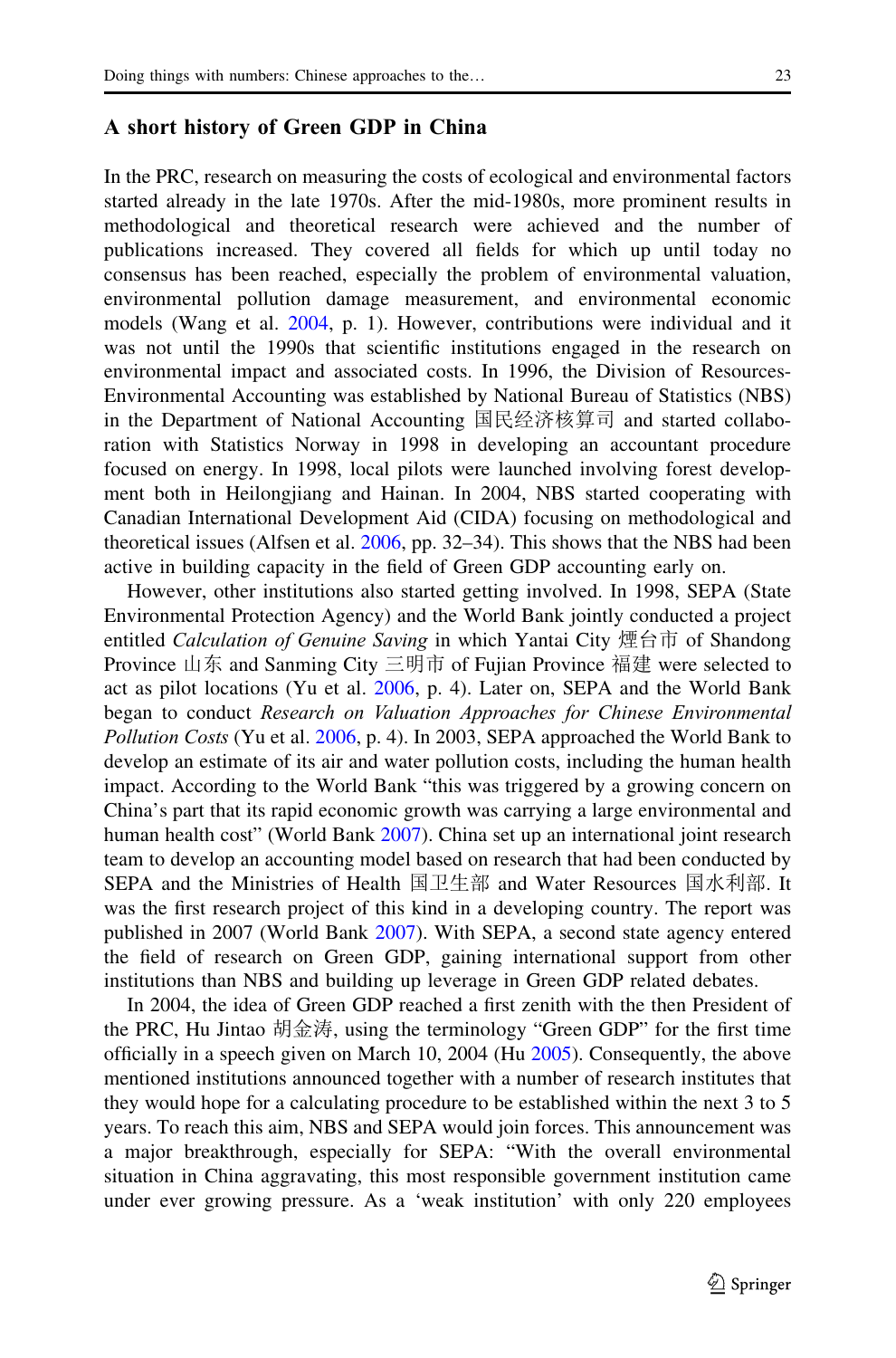including the door guards, it needed to use more political instruments to build up its capacity in coping with environmental problems. That is …how Green GDP became a natural 'political demand' for SEPA." (Wang [2007](#page-20-0)).

In a newspaper article published in China Daily in December 2004, Xu Xianchun 许宪春, the director-general of the Department of National Accounting of NBS, formally announced the project of combining forces with SEPA and a number of research institutes to calculate China's national Green GDP. The calculation methods to be adopted and agreed upon were those the United Nations had stipulated in 1993 as the so called "Environmental Economic Accounting" (SEEA) scheme. Calculations were to be focused on land, forestry, mineral, and water resources, as well as on designing a model of energy resource accounting. The announcement further explained that the calculation systems would undergo three steps: (1) Assessment of the quantity of natural resources consumed by economic activities; (2) assessment of the environmental loss caused by economic development; and (3) assessment of the quantity of lost resources and environmental damage (China Daily [2004\)](#page-19-0).

In September 2006, the national Green GDP for 2004 was published. SEPA announced that pollution had caused a loss of 511.8 billion Yuan (U.S. \$64.4 billion). This corresponds to 3.05% of the GDP. However, the data were immediately disputed both within and outside of China as the September announcement contradicted an estimate by Zhu Guangyao 朱光耀, Director of the International Department of the Ministry of Finance, given the year before: This estimate had stated that pollution costs would exceed U.S. \$200 billion, or 10 per cent of the GDP (Lelyveld [2006\)](#page-19-0).

The data for the year 2005 were withheld and an "indefinite postponement" (Qiu [2007,](#page-20-0) p. 518) of their publication was announced in July 2007. At a press conference, Xie Fuzhan 谢伏瞻, the Director of NBS, openly questioned the feasibility and methodology of the report for the year 2004. Also, the fact that no international consensus on a valid standard for Green GDP accounting had so far been achieved was held against the publication of Green GDP data (China Online [2007\)](#page-19-0). Nevertheless, Wang Jinnan 王金南 of the Chinese Academy of Environmental Planning (CAEP, 环境保护部环境规划院) spoke in defence of the project and explained that the report was not published due to disagreements between SEPA and NBS. This dispute had never been a secret: since the launch of the project in 2004, the two agencies had been arguing over the new accounting scheme (Qiu [2007,](#page-20-0) p. 518). This is how the project of calculating Green GDP came to a sudden halt. The NBS which had started calculating environmental depletion early on and which monopolizes all data collection in the PRC boasted of its expertise in data collection and statistical processing while SEPA wanted to gain momentum by publishing Green GDP data as early as possible. The fact that technical problems were said to be the reason for putting the project on halt seems to imply that NBS had won the battle between the technicality and the politics of Green GDP.

In addition, there is reason to believe, that the overall political situation did not allow for Green GDP calculations to be publicly discussed. At the time, the government of the PRC still heavily relied on high growth rates as a basis of its legitimacy. No matter how a Green GDP would be calculated, it would certainly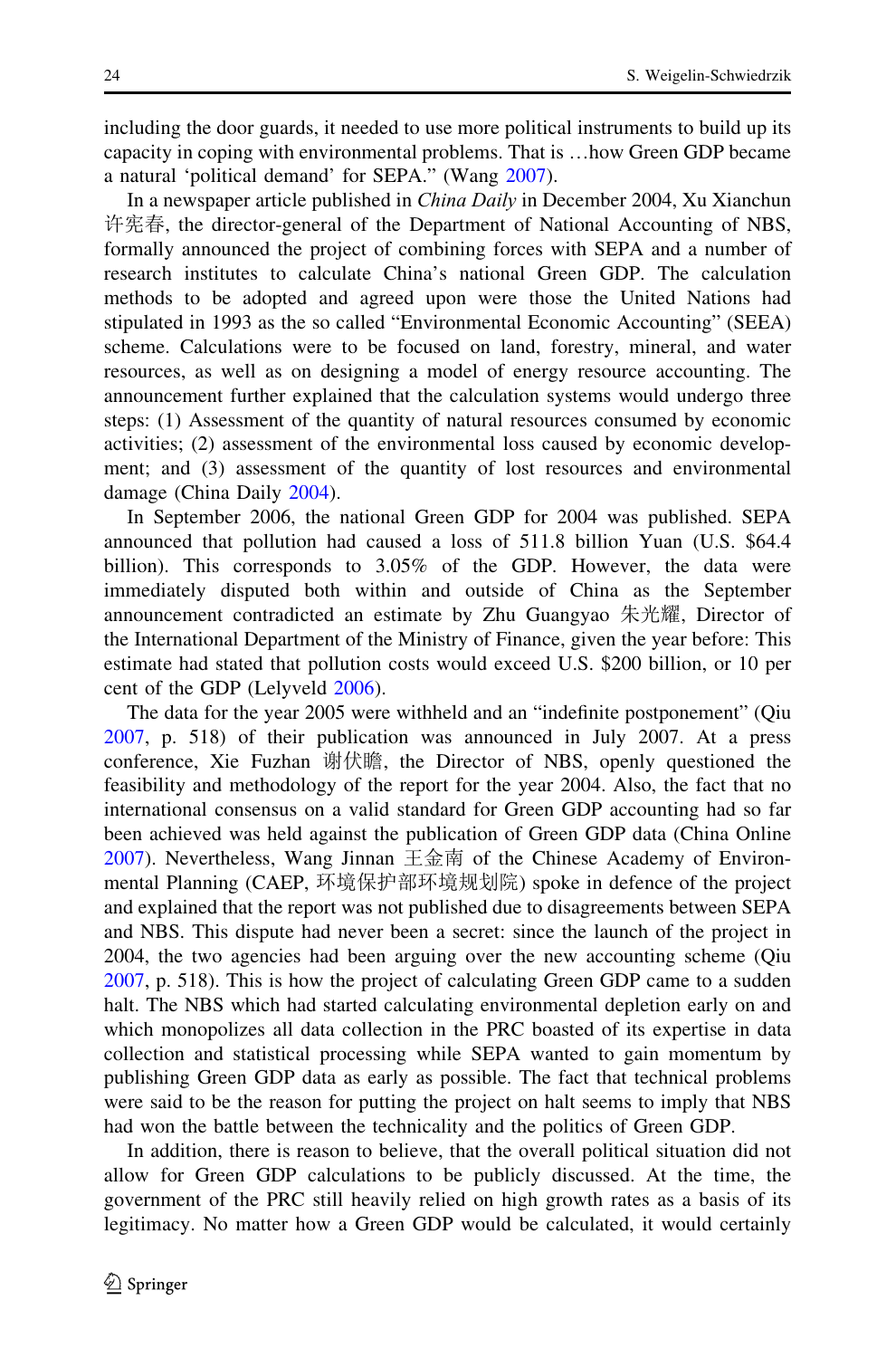have reduced the yearly propagated GDP growth rate by several percentage points and would have damaged the image of an ever growing economy in the PRC. Environmental problems were still not regarded as a potential reason for widespread societal unrest. Therefore the costs of Green GDP accounting were estimated as exceeding the potential gains. The pragmatism of power politics was stronger than concerns for the environment, and hopes for short term profits were stronger than fears of long-term irrepairable damage. Although the idea of Green GDP accounting was very much in tune with the overall orientation on "scientific development" (科 学发展观) propagated by the Hu Jintao/Wen Jiabao 温家宝 leadership of the CCP it was at that time unable to generate the kind of turn-around in developmental policies which would have made Green GDP accounting possible.

Despite its defeat, the Green GDP project managed to survive. In this context, two events had a major impact on the revival of interest in Green GDP accounting. The 2008 Beijing Olympics put both central and municipal governments under enormous pressure to enhance the quality of the environment in Beijing and beyond. The same is true for the World Exhibition in Shanghai in 2010. Shanghai had to develop a "green" concept for the World Exhibition and had to present a vision for a "green" Shanghai before the final decision on its bid was taken. Thus two megacities in China had learned to be rich and "green" which helped to ease the perceived tension between sustainable "green" growth and fast "black" growth (Sze [2015\)](#page-20-0).

The discussion on the scientific development view, as agreed upon by the 16th Party Congress in 2002, finally started to have some influence on the attitude of local governments towards the Green GDP accounting system. While a certain reluctance on the side of local governments could be observed when SEPA and NBS announced their joint project in 2004, press articles in 2009 and 2010 attest to a growing interest in a green economy and in Green GDP on the side of some provinces. This is especially true for those provinces which are lagging behind in terms of industrialization and economic growth. According to an article by Chang Jie 常婕, Hubei 湖北 launched a development project on "creating a province of green economic strength" (Chang [2009](#page-19-0), p. 78) in order to foster social and sustainable economic development throughout the province. In this context, Green GDP could serve as a measurement of Hubei's progress in pursuing its plan for a strong green economy whereas sticking to the traditional method of GDP accounting would make Hubei with its "green" plans look deficient. While some regions in Hubei province relied on import–export-industries, others could profit from a Green GDP accounting system by having their focus on preserving the environment valued. These efforts on the part of the less industrialized areas of Hubei would by means of Green GDP accounting contribute to an overall positive image and reputation of the province. From an academic point of view, initiatives like those taken by the Hubei provincial government could provide both experience and data for an appropriate Green GDP accounting model which would eventually be implemented throughout the whole country (Chang [2009,](#page-19-0) p. 78). However, as Chang Jie suggests, these plans cannot become true without the support of the population, of local governments and enterprises. For that reason Chang suggests to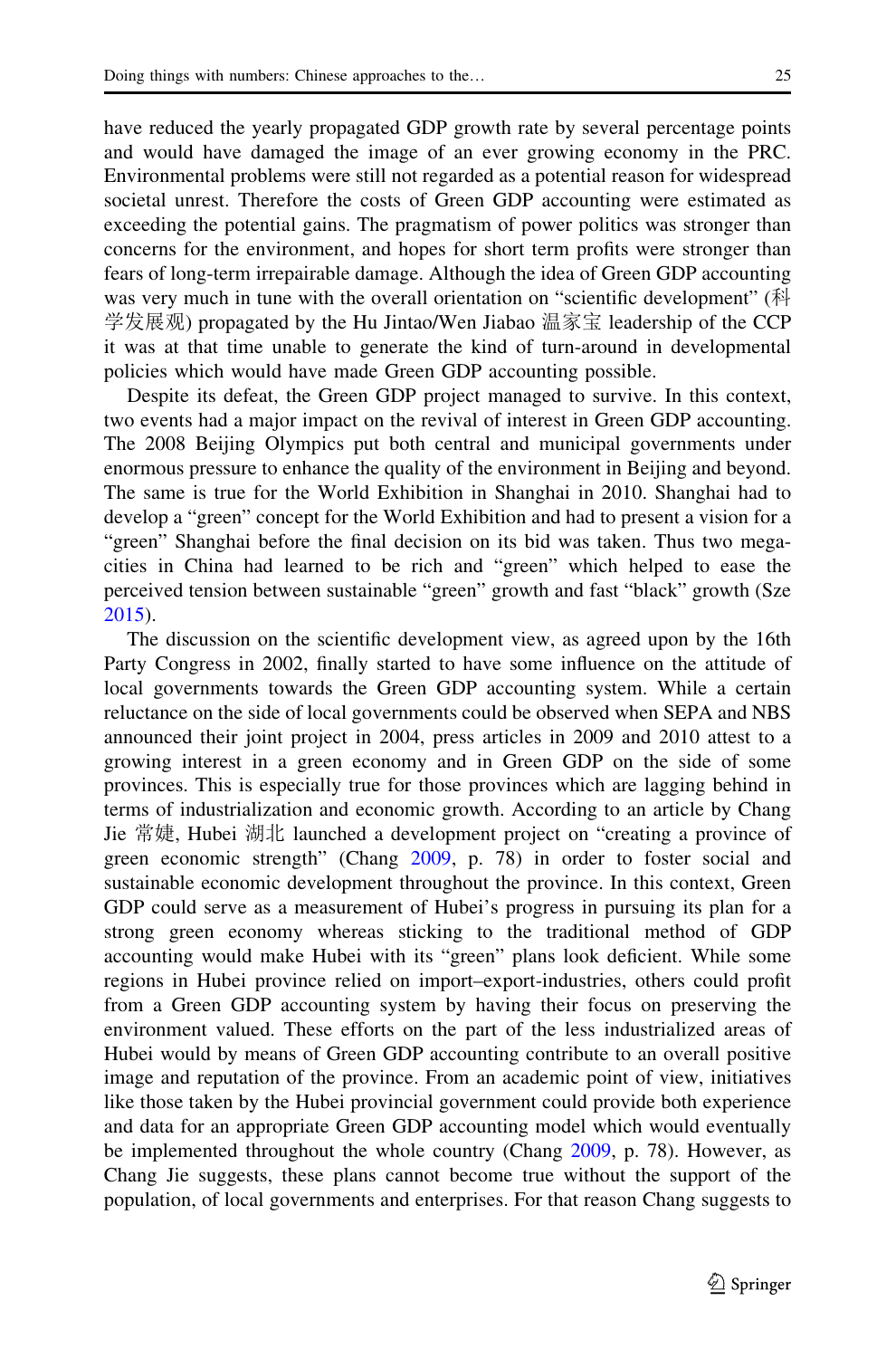form a special agency created to lead, manage, and execute the project (Chang [2009,](#page-19-0) p. 79).

Another example of how less industrialized regions responded positively to and advocated the continued development and use of Green GDP is Anhui Province 安 徽. In early 2009, the government decided to raise the idea of Green GDP to the level of a guiding political principle and to regard it as the most important criterion for assessing the performance of cadres, governments, and agencies. The provincial government intended to make Huangshan 黄山—the capital of Anhui province—a city of new ideas for scientific development (Wu [2009\)](#page-20-0).

In an article on Shennongjia 神农架, also in Hubei Province, Fu Keyou 付克友 explained that due to the region's vast forests it accounts for an average of three million tons of oxygen production per year. In Green GDP accounting, it ranked among the highest and could be proud of being one of the greenest areas in China (Fu [2009](#page-19-0)). However, despite a wealth of natural resources, Shennongjia has an extremely low growth rate, placing it amongst the poorest regions in China in economic terms. For its contribution to safeguarding the natural environment, the local government received a subsidy of merely 500,000 RMB. The government intended to request to raise the subsidy to an adequate level. Fu argued that there were other regions like Shennongjia which were willing to sacrifice economic growth for a good ecological environment. He suggested the creation of a market for pollution certificates. Regions such as Shennongjia, which contribute with their natural environment to the overall quality of life in the PRC, should be compensated on the basis of the Green GDP accounting system. Industrialized regions with a negative effect on the environment should pay for the pollution they are responsible for instead. In addition, industrialized regions could buy pollution rights from poorly industrialized green areas and thus support their efforts in terms of preserving the green environment and raising the standard of living. Fu [\(2009\)](#page-19-0) concluded that Green GDP, combined with a carbon emission market, would provide an opportunity for the PRC to overcome regional disparities without forcing the industrialization strategy on all parts of China.

The idea of establishing a carbon emission market supported by Green GDP accounting was also shared by administrators from Jiangxi Province  $\mathcal{I}\mathcal{I}\mathcal{I}$ . Jiangxi is known as a province where economic activities with low CO2 emissions are said to be a great success in both ecological and economic terms. In this context, Gutan 谷 滩, Gaoxin 高新, and Wanli 湾里were selected to act as low carbon demonstration zones (低碳经济的示范区). Liu Jiang 刘江, head of the Nanchang Development and Reform Committee, argued that Nanchang's ecological conditions and low CO2 emissions would ultimately result in the region's economic superiority. Low CO2 emissions were the result of low consumption, low pollution, and low emissions. Despite some critical voices which suggested that a market for pollution rights would lead to fierce competition between various cities, with low emission economies hindering or at least delaying the development of Jiangxi province, Liu Jiang was convinced that Nanchang had given evidence of the opposite. Interestingly, Zhou Guanze 周关则 of the CCP Propaganda Bureau at Nanchang supported the idea that Green GDP accounting was the foundation of, and a necessary precondition for, environmental protection. He argued that for the sake of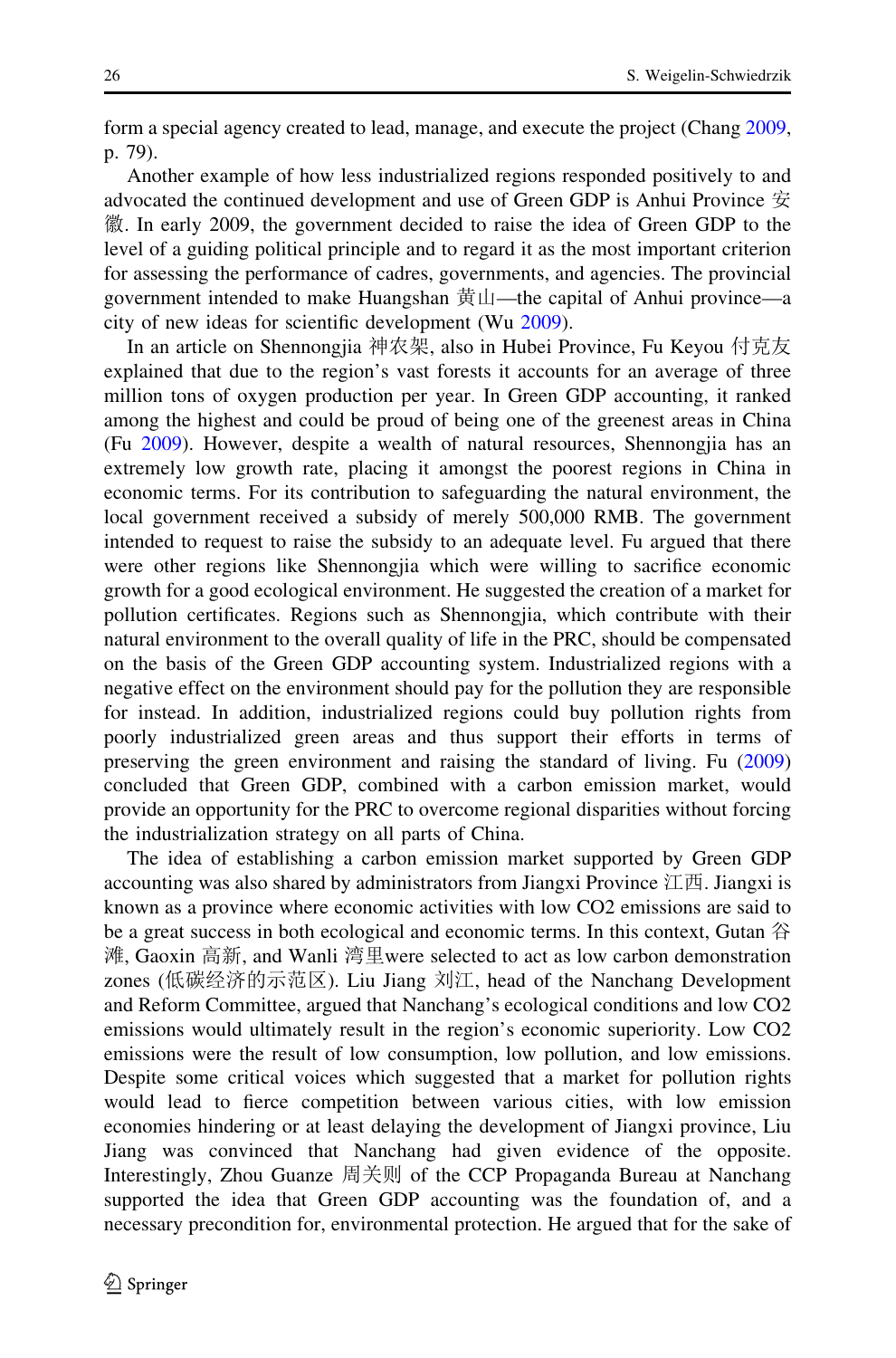Green GDP, short term interests had to be sacrificed and green growth had to be guaranteed (Li [2009\)](#page-19-0).

These activities on the side of certain provincial and local governments were by far not representative of the overall attitude towards Green GDP accounting at the grass roots level. Many local administrators argued that "Green GDP did not comply with reality in China". They argued that China was still in the process of overcoming poverty which is why it could not afford not to go for an "economy first" strategy. They feared that Green GDP accounting would make their local economic growth look too bad (Wen [2015\)](#page-20-0). According to reports from 2007, some local governments urged SEPA and NBS not to publish data obtained under the Green GDP project (Wang [2007\)](#page-20-0). Three prominent antagonists were Ningixa 宁夏, Hebei 河北, and Shanxi 山西 (Li and Lang [2010,](#page-19-0) p. 52). They feared that the introduction of Green GDP accounting would have a negative effect on them attracting necessary investments. This kind of argument gained in prominence with the 2008 World Economic Crisis. Although the central government's strategy asked for investments in Green Economy, it did not mention Green GDP accounting in a situation where China was struggling with falling growth rates (Xinhuawang [2015\)](#page-20-0).

In addition, local administrators are exposed to pressures coming from the grass roots. Local governments are highly dependent on tax income generated by industrial enterprises (Steinhardt and Jiang [2007](#page-20-0); Tilt [2009](#page-20-0)). It is only through these taxes that they can afford to offer services and public goods to the local population. They generally wish to maximize the growth of local industry and commerce, both to fill their own coffers and to expand the employment base for the growing working-age population (Lieberthal [1995](#page-19-0), p. 285). This is the reason why they have for a long time been able to count on gaining support from the local population despite the fact that additional companies often added to environmental degradation.

However, the growing discontent among the local people due to pollution cannot be ignored anymore by the government. Pollution has become one of the major causes of social unrest. Even though these protests have no organizational basis and the participants and reasons for protest vary enormously, they are now considered as a potential threat for social stability and thus for regime stability. As one article states: The Central government is now paying unprecedented attention to environmental issues (Xinhuanews [2015\)](#page-20-0).

It was under these auspices that the idea of Green GDP resurfaced at the central level quite unexpectedly when the new Environmental Law was passed in 2014. The director of the policy department of the Ministry of Environmental Protection (MEP) Li Qingrui 李庆瑞 announced the re-launch of the Green GDP Project as Green GDP 2.0 explaining that the new law made the implementation of Green GDP accounting necessary. Starting from January 2015, local governments were held responsible for the environment in the area under their control. For that reason, a system had to be established which was able to calculate the resource potential of a certain region as the basis of a system of responsibility defined by certain aims which would be included into the cadre assessment system (Qie [2015\)](#page-19-0). The reason for this announcement was a decision taken by the CCP leadership on March 24, 2015 asking for more efforts on behalf of establishing an ecological civilization ( $\pm$ ) 态文明). This together with the new Environmental Law initiated two years of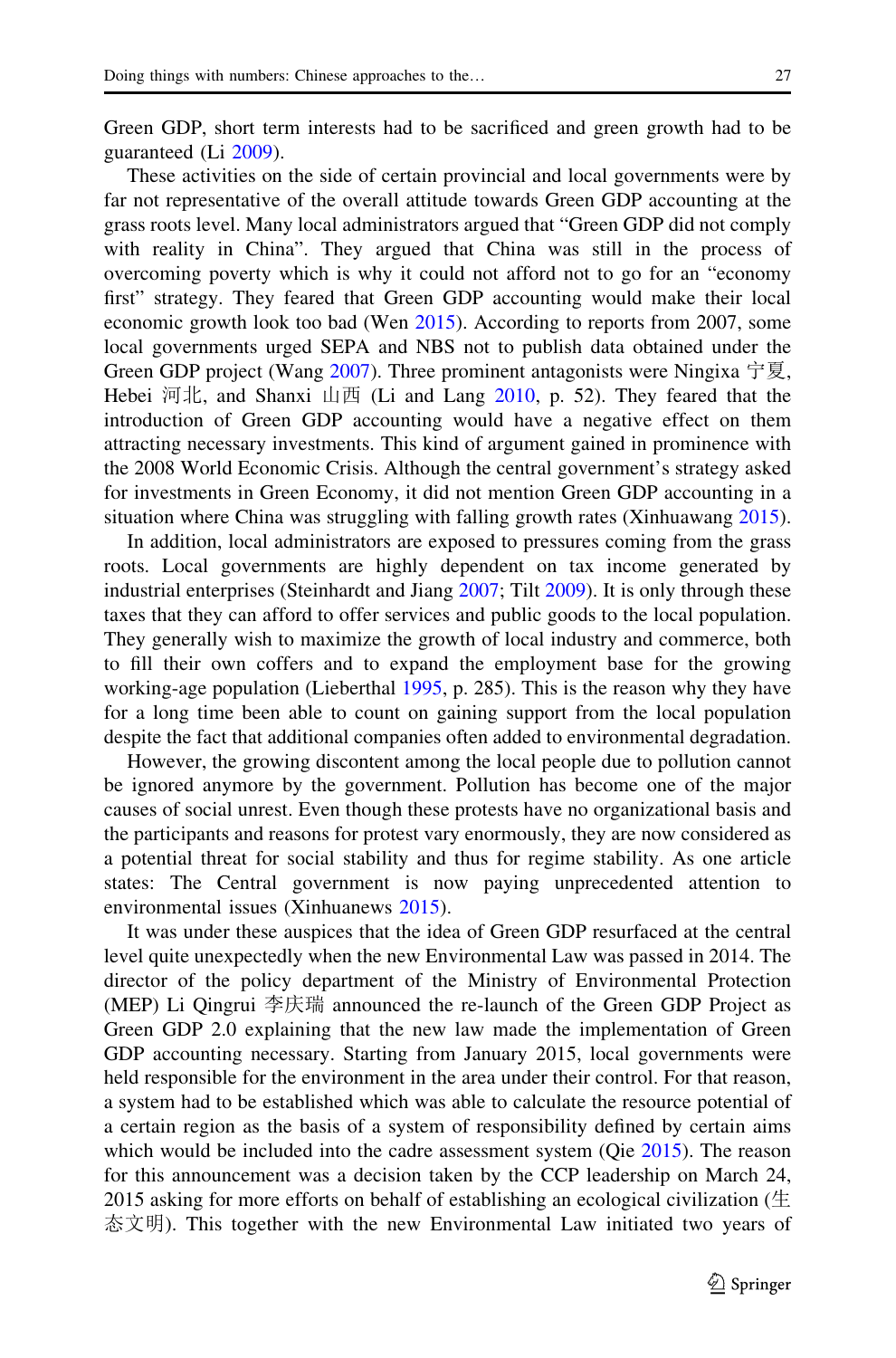intensive research on the development of Green GDP accounting methods worldwide and two additional years of pilot implementations. When Green GDP will eventually be implemented as the basis of assessing local governments in terms of the economy and the environment has not yet been decided and depends on the results of local pilot implementations and their analysis. (Huanjingbu [2015](#page-19-0)).

## Green GDP as the basis for the reform of the cadre assessment system

The most important aspect of this relaunch is its relationship to the cadre assessment system. In the past, researchers inside and outside of China argued time and again that China was not lacking appropriate legislation for the protection of the environment. The biggest problem was the so called "implementation gap" which resulted from local governments refraining from implementing the laws as a consequence of their performance being exclusively measured by the economic growth they achieved year by year. This was not only true for local governments as such, but also for each and every cadre working at the local level. Their remuneration, office tenure, and higher appointments were contingent with the performance of their locality in terms of GDP growth (Whiting [2004](#page-20-0), p. 111). As one cadre was compared with the other, and one region measured by the success of another region, this competition encouraged regional governments to prioritize high profit enterprises even if they contaminated the environment and violated environmental laws (Wen [2015](#page-20-0)).

However, in 2013, the organizational department of the CCP Central Committee promulgated the idea that the cadre evaluation system had to be reformed and aspects of environmental protection included into the system. This was part of the preparation for the 3rd plenary session of the 18th Central Committee which on its meeting at the end of 2013 decided on the introduction of a new responsibility system for cadres. The new system was supposed to force cadres into caring for "ecological civilization" (生态文明). The "Southern Daily" summarized the underlying idea by stating: "A government that does not attach importance to ecological civilization is an insane government; a leadership which does not attach importance to ecological civilization is a leadership which does not fulfill its duty; a company which does not attach importance to ecological civilization is a company without hope; and citizens who do not attach importance to ecological civilization are citizens without the kind of consciousness citizens of a modern civilization should be equipped with." (Nanfang [2017\)](#page-19-0).

At the same time, the CCP Central Committee urgently asked specialists to design a quantitative system of measuring ecological damage (Xinhuawang [2015\)](#page-20-0). It was clearly the CCP's intention to avoid resistance against the reform by making successes and failures quantitatively measurable. Without numbers as "hard facts" forming the basis of evaluation, it would have been too easy to argue that the system was "unscientific" and unfair. At the same time, the Ministry for Environmental Protection and the small group working on Green GDP in the ministry realized that with this new evaluation system time had come for a relaunch of a public debate on Green GDP. Finally, their resilience in continuing to work on the issue despite the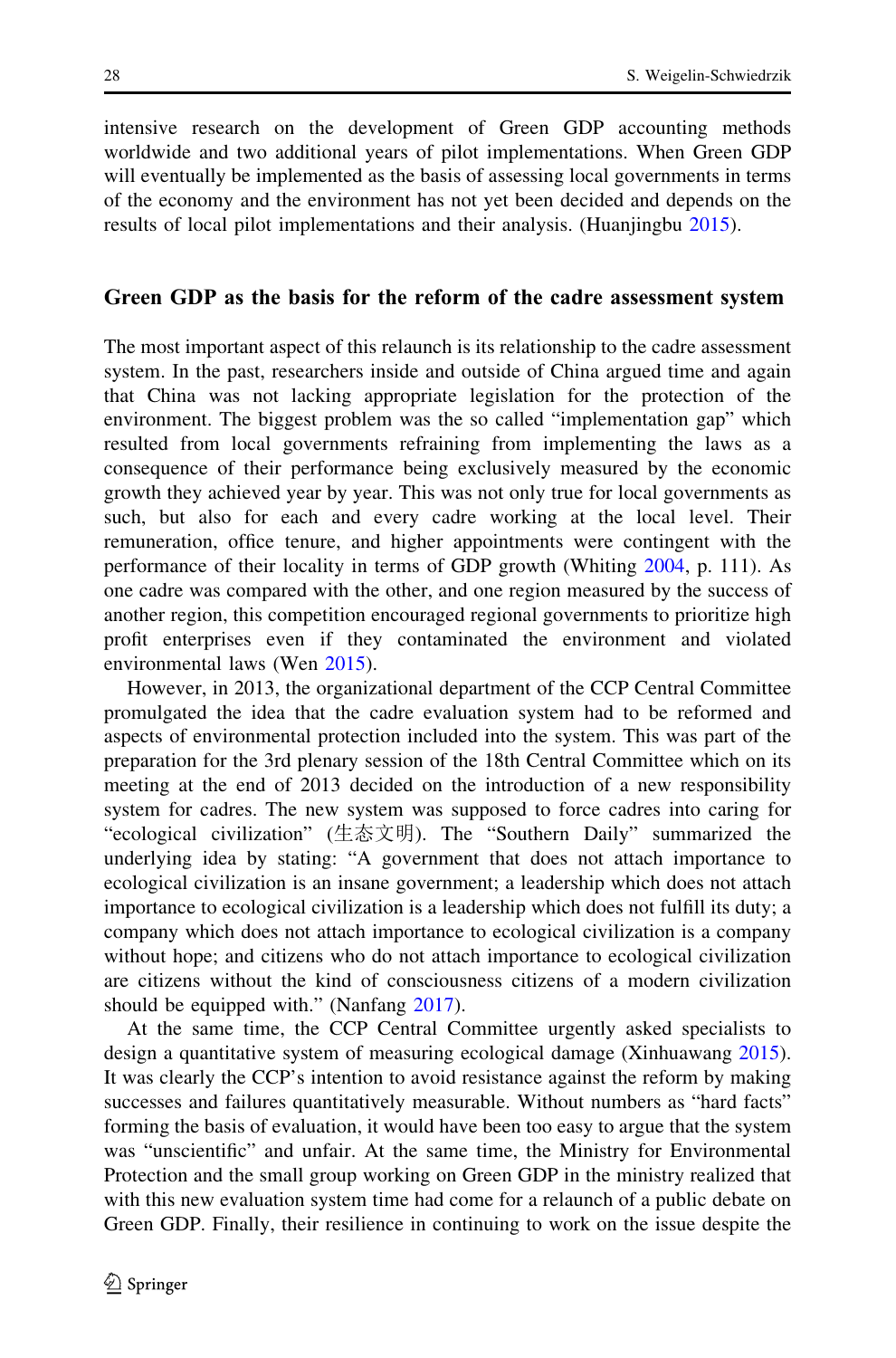media's loss of interest could show effect and the opportunity they had been waiting for had come.

Media reports for 2016 show that since the relaunch in 2014/2015 a myriad of activities has been initiated to mitigate the difficult technical problems of Green GDP accounting and to produce solutions which make the calculations more reliable and more convincible. In this context, the Department for Government at Huazhong University for Science and Technology produced a report on the Green GDP of Hubei during the years 2008 to 2014. This report was given a lot of attention as it "used an accounting system and methodology which could be considered in all of China as well as in the world at large as a good example of assessing Green development to propagate and emulate." (Zhongguo [2017\)](#page-20-0). Media reports applauded to the publishing of the report with great fanfare by introducing it as based on a new "Chinese method" of calculation which was much more advanced than what had been suggested internationally in former times. "Everybody says the whole world needs China's wisdom, and the development in China needs the wisdom of think tanks". (Zhongguo [2017\)](#page-20-0).

In the summer of 2017, Jiangsu province announced that it had already integrated environmental indicators into its cadre assessment system. Its "Indicator System for Green Development in Jiangsu Province" (江苏省绿色发展指标体系) put two indicators related to the environment in top priority positions. "The use of resources" and "the quality of the environment" are from now on important aspects of their cadre assessment system. These indicators are, according to the understanding of the authors of this system, "scientific" much in contrast to the lack of scientific understanding and attention which had prevailed the situation earlier and had caused the environmental problem the province is now confronted with. Interestingly, the report also says that "participation" is an important indicator. Opinion polls are being conducted in order to find out the degree of satisfaction among the population. This is how the province wants to overcome current problems by "pulling the ox by its nose" (Lizhiwang [2017\)](#page-19-0).

#### Green GDP: a practical solution?

In this sense, the re-launching of the Green GDP project is a major break-through in China's environmental policies. It is a practical solution which will help to overcome the implementation gap by making local cadres accountable for what is happening in terms of the environment locally. By nailing the issue down to their personal career interests, cadres will most probably swiftly adapt to the new requirements and find ways to cope with them; and by convincing them that the indicators provide for an objective assessment of their contributions they will most probably accept this newly introduced responsibility system the way they accepted the one in place before. Thus the government can expect immediate compliance rather than an enthusiastic response with cadres working exclusively on economic growth not expected to change into environmental activists instantaneously (She [2017\)](#page-20-0).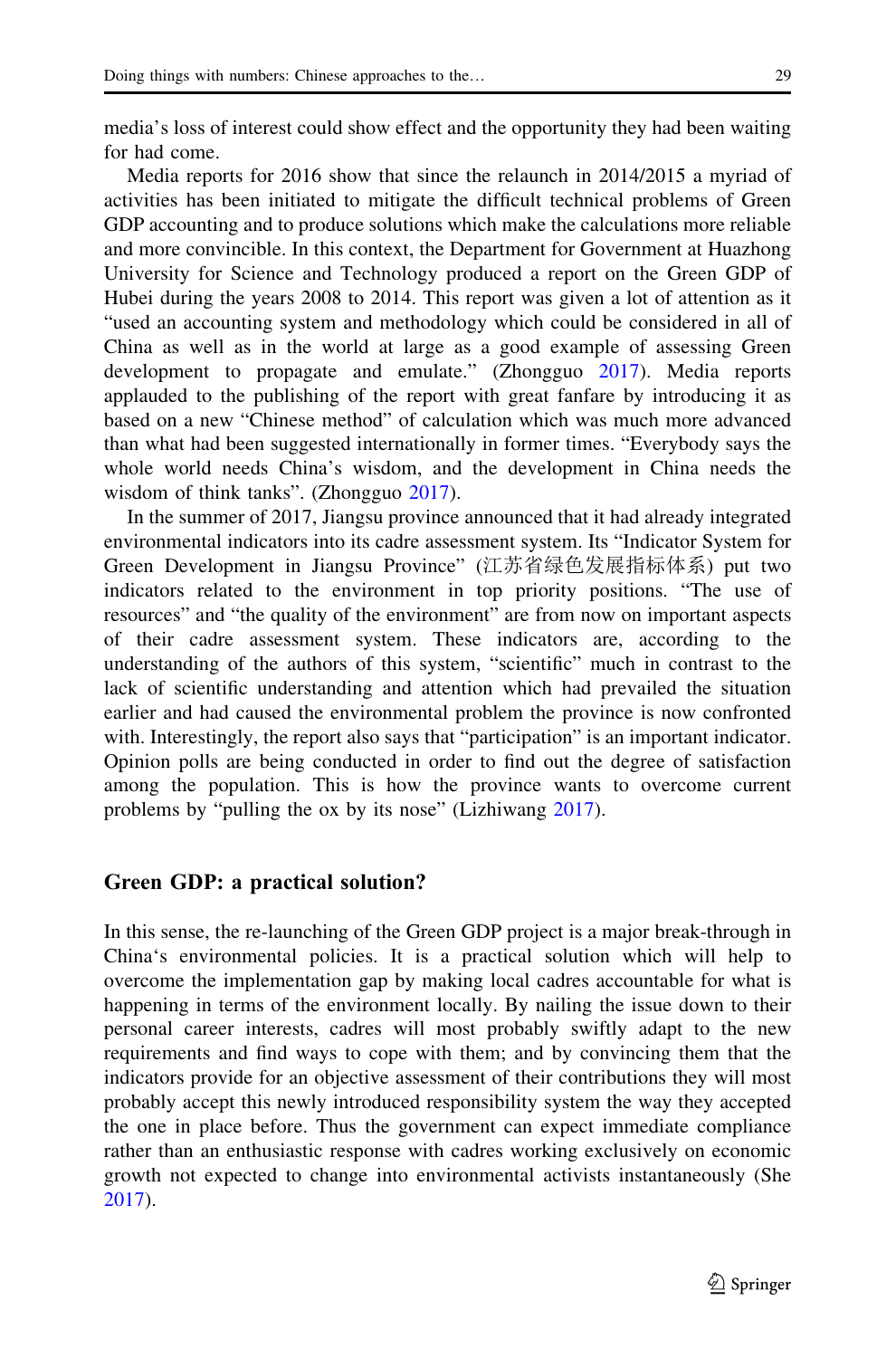Another reason to anticipate that Green GDP accounting will eventually get rooted in Chinese politics is the path dependence of the idea. As the formerly used indicator of GDP growth, Green GDP relies on the so called objectivity of data and numbers and thus provides "hard" indicators for the assessment. In addition, the assessment procedure relies on a philosophy which identifies human activity as the main, if not the only solution. When China was still struggling with poverty, people were made to believe that their individual effort could change their fate. In the same vain, the assessment system which puts local cadres at the very center of responsibility for the environment is based on the philosophy that man-made mistakes can be overcome by human action. The circle closes by communicating that human action based on data is scientific and thus compliant with the necessities of a world of growing complexity. The exclusive focus on economic growth is labelled as "blind", whereas the new focus on Green GDP is regarded as "scientific". Last but not least, the idea of switching from GDP-ism to Green GDP has yet another appeal: China can overcome its bad image of uncontrolled pollution by assuming an avant-garde position by way of introducing Green GDP accounting.

The technical problems of coming to a methodologically sound calculation procedure are not mentioned prominently in recent publications. While NBS had ranked this problem highly back in 2007 when the first attempt to introduce Green GDP accounting came to a sudden halt, recently the political considerations formerly forwarded by SEPA and now by the Ministry of Environmental Protection have gained the upper hand. The most important reason for this change in attitude is the daily aggravating situation of the environment and growing societal unrest all over China. As the documentary "The Dome" shows (Chai [2015](#page-19-0)), fears about the health consequences of pollution are wide spread among the population at large, but especially among the affluent middle class which the CCP has been trying to accommodate by integrating it into its economic growth only policy since the late 1980s. This middle class counts among the most prominent beneficiaries of the CCP's turn towards reform and opening. While it clearly benefited from the CCP's policy of economic growth, it now turns around and sees itself as a victim of this policy. The long held friendship between the CCP and the middle class is in danger. This is why government reactions to middle class protests about the environment tend to be much more responsive in comparison to demands raised by the rural population (Liu et al. [2008\)](#page-19-0). Against this backdrop, symbolic actions are more important than technical solutions. The turn away from GDP-ism of Green GDP accounting is convincing by itself despite the fact that methodological problems are still under scrutiny. This time the Ministry of Environmental Protection won the battle when re-launching the idea of Green GDP because it seized the opportunity of the PRC leadership desperately in need of an appealing policy convincing the Chinese middle class that the government was taking action.

As a consequence of the same logic, the responsibility for the environment has been shifted down to the local cadres. With the new environmental law and the responsibility system accompanying it, the central government can make clear more easily than in the past that environmental problems have to be taken care of locally. Thus when protests arise, they will stay local and at low levels of hierarchy, while criticism voiced both in China and internationally can be directed against local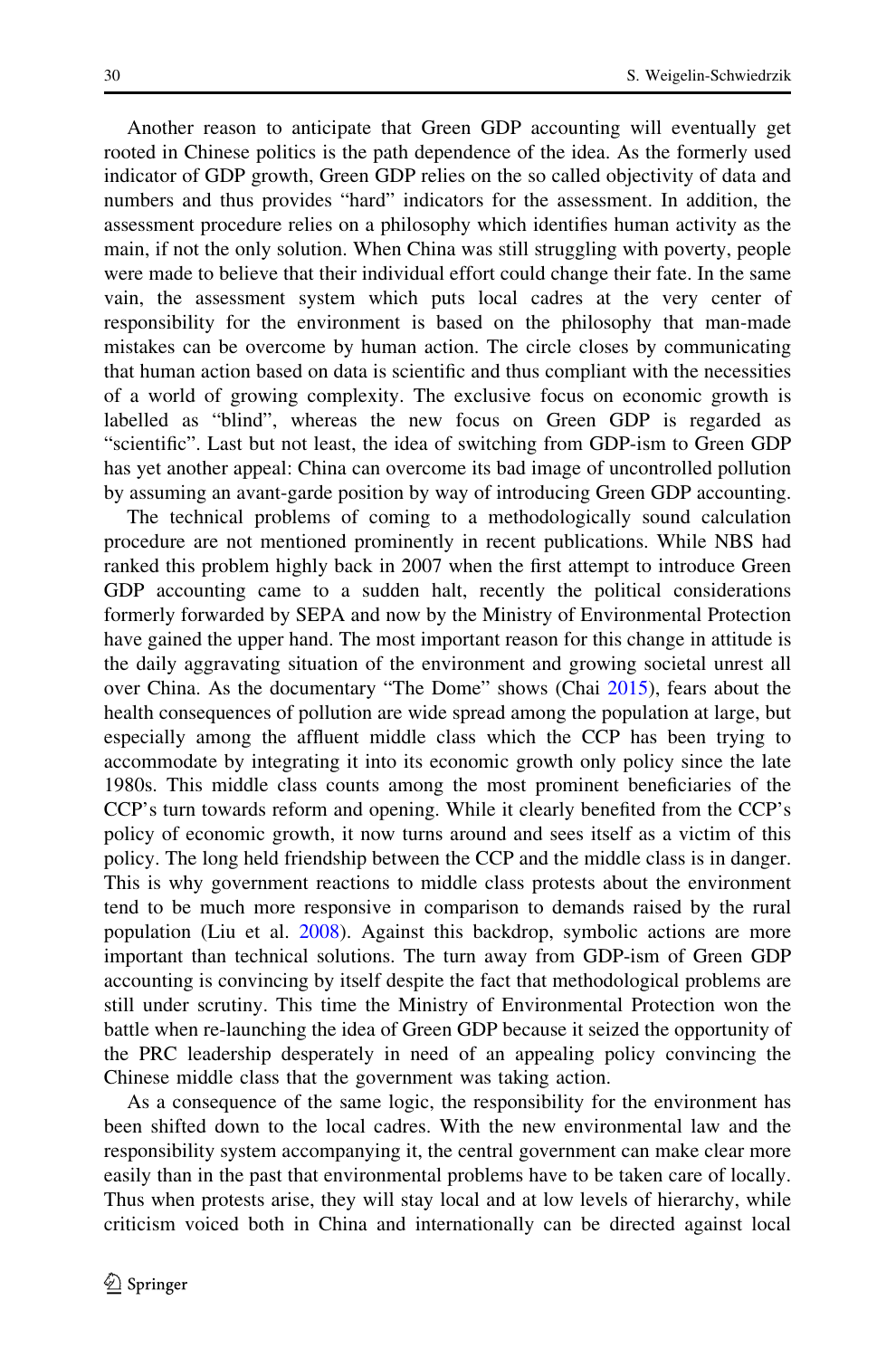actors rather than the central leadership. This is how the new responsibility system helps keeping environmental protests from developing into a threat for the stability of the Chinese state and its one-party system.

However, there are also voices which raise doubts about the practicality of the system. They argue that the choice of indicators makes Green GDP calculation still a highly "subjective" undertaking. In addition, because there is no consensus on the calculation procedure, the many different ministries and agencies involved in the implementation of the new policy will find all kinds of reasons to quarrel with each other (Xinhuawang [2015\)](#page-20-0).

To sum up, a very special political and social constellation has created the opportunity in the PRC to opt for implementing a system of Green GDP accounting. The PRC has the unprecedented chance to act as the forerunner of a new GDP accounting system which after overcoming its technical problems might eventually set the standards worldwide. This system will most likely have an impact on the environmental situation in China as it helps to overcome the implementation gap that so far has been one of the most prominent reasons why the environmental crisis has been aggravating despite undeniable efforts at the central level of the political system. However, the eventual introduction of a Green GDP accounting system is not a sign of a fundamental change in either policy or attitude on the side of the decision makers involved. It is exactly because the Green GDP accounting system is not a radical break away from former practices that it is expected to be implemented first in a couple of provinces and later on nationwide. The above discussed path dependency of the system helps to find support for the implementation of this new policy despite the well-known technical problems of Green GDP accounting.

#### Green GDP and big data

In order to foster confidence in its capability to work with reliable data, the Ministry for Environmental Protection announced that it would use satellite observation and other novel techniques to establish a big data data base for the protection of the environment (Chinanews [2015](#page-19-0)). Thus, the ministry seems to cover up the existing technical problems of Green GDP accounting and replace the design of a convincing methodology by big data mining and accompanying control mechanisms. But Hu Tao 胡涛, the director of the Academic Advisory Board of the State Environmental and Economic Policy Research Center (国家环境与经济政策研究中心学术委员 会) does not seem convinced of the reliability of environment related data. Instead he warns against "fake data": "Since the traditional GDP data could be made up, who would dare to guarantee that Green GDP is not distorted unless we make a fundamental turn around? The uncertainty of its accounting procedure might open up even more space for distortion." (Wen [2015](#page-20-0)). The reason is easy to understand: In the past, GDP data were used to assess cadres' contribution to GDP growth at the local level; in the future, Green GDP data will be used to assess cadres' compliance with environmental laws and policies. As this assessment was and will be related to their personal career development, there is reason to believe that Green GDP data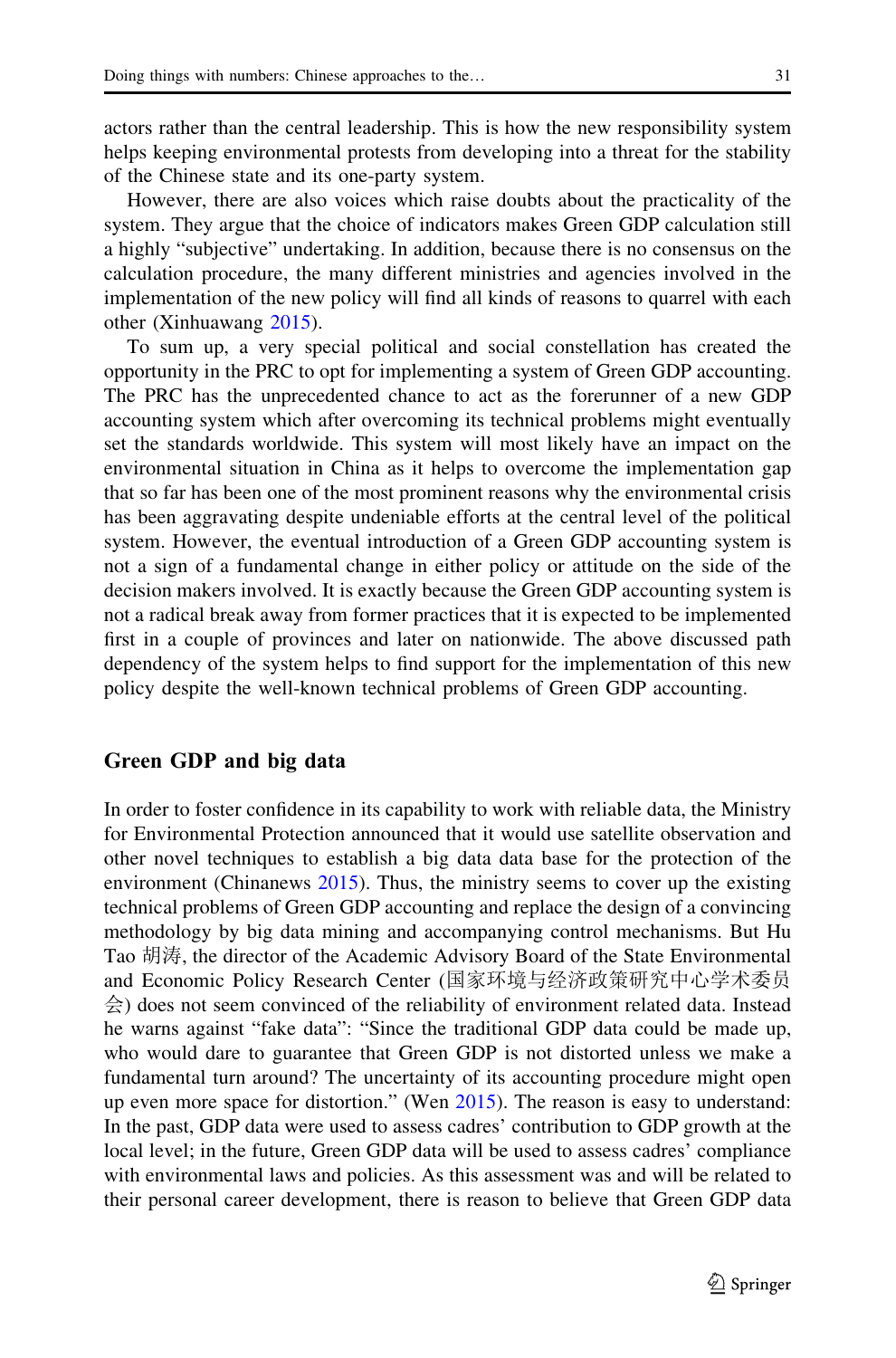will be distorted at least by some people the way production data were distorted in the past (Wallace [2016\)](#page-20-0).

In the PRC, we are confronted with the phenomenon that state and society are equally obsessed with numbers. Much in contrast to the Maoist past when "doing things with words" (Schoenhals [1992\)](#page-20-0) dominated the political process, with Deng Xiaoping re-launching the slogan that "practice was the only criterion of truth" (实 践是检验真理的唯一的标准) the idea was accepted by society that numbers were the most reliable reflection of action (i.e. practice) and therefore true. Yet inside and outside China everybody who wants to know can know that numbers are more often than not made up, manipulated and used for political ends (Liu [2009](#page-19-0), pp. 11; 15– 18). The use of numbers has already entered the political power play between state and society as well as between the center and lower echelons of the administration. As everybody participates in this game, everybody knows.

This way of manipulating numbers was a major problem during the Great Leap Forward when the central government did not stop asking for higher productivity in agriculture. The local cadres reacted by reporting ever growing numbers on the basis of which the center raised the quota of grain contributions. This is how the Great Famine (1959–1961) came about causing the death of tens of millions with estimates ranging between 15 und 45 million people. Nobody believed the numbers when starvation was first reported to the central government. Consequently, Mao and his entourage took the reports on starvation for sabotage of the peasants and refrained from action. Even when center level politicians were sent to the countryside and reported back that starvation was indeed a widespread phenomenon, Mao could deny the truth of their findings and label them as counterrevolutionaries (Wemheuer [2014](#page-20-0)).

Against this terrifying experience of the past, one would expect that the more recent return to "doing things with numbers" was reflective of previous mistakes and in this sense more cautious. And, indeed, in its most recent variety it is. With the Ministry of Environmental Protection announcing to use satellites for monitoring the environment, it gives a signal that it believes to be able to collect data independently of local collaboration. This new access to local data would change the relationship between central and local governments in China dramatically. So far, the difficulty of controlling the information flow from the bottom to the top of the administrative system was part of the above mentioned implementation gap and one reason for "local autonomy" beyond the control of the center. However, the more data are centralized and monopolized as the new SEPA policy suggests, the less they can be contested. Under such conditions, central government institutions monopolizing data might argue that their data must be true as they were gathered by technology independent of human intervention. They will not disclose that the algorithms by which the data were gathered and selected are man-made. Thus while people will continue to doubt the truth of certain numbers based on their historical experience, monopolization of data will disempower them to the point of no return.

In addition to pointing to the possibility of the Green GDP project to degenerate into a "utopian movement of playing green numbers" (Wen [2015](#page-20-0)) or develop into a project of disempowerment the idea of big data as a basis of Green GDP accounting implies yet another danger which needs to be taken into account. The Xi Jinping  $\overline{z}$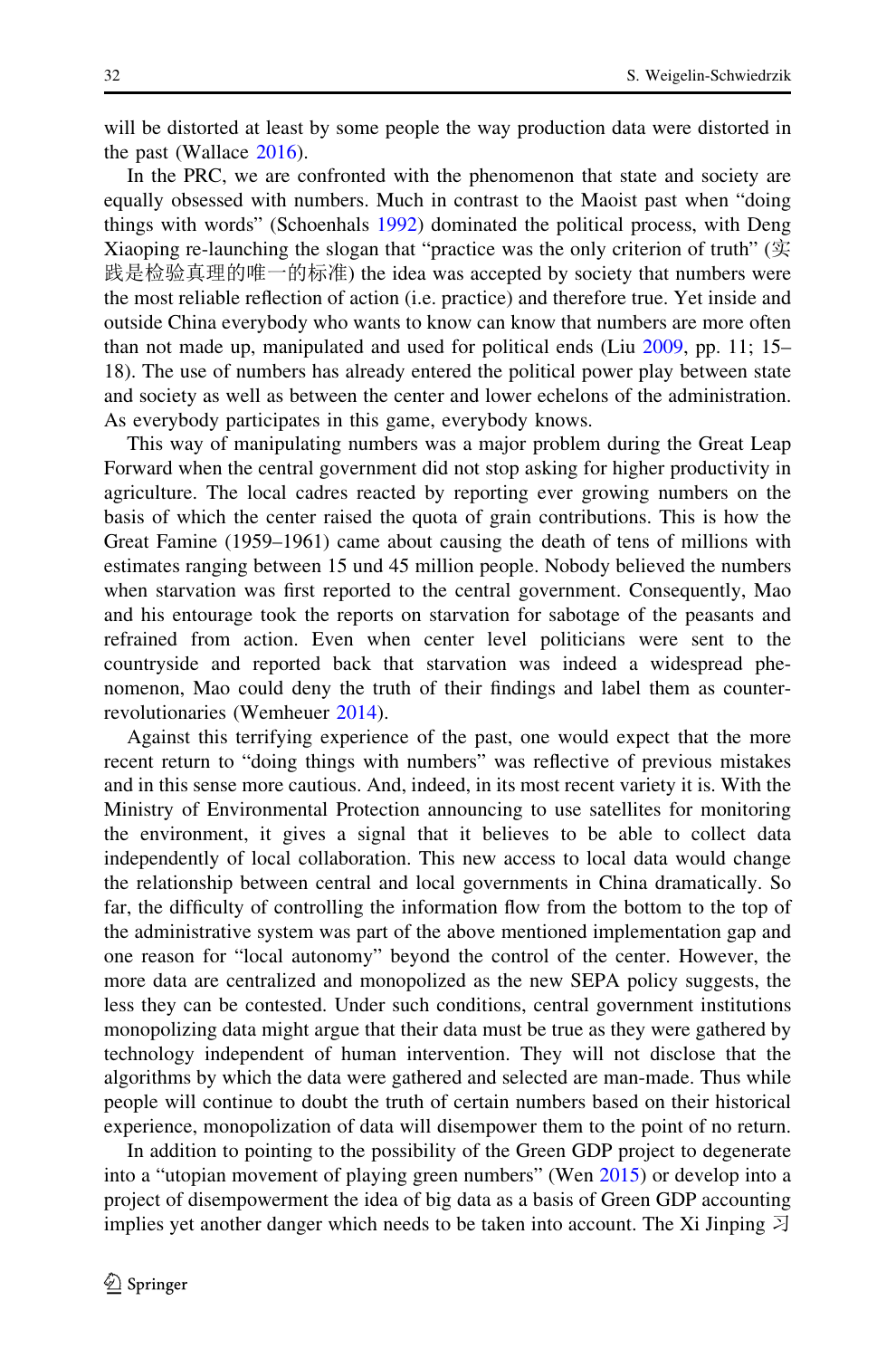金平 leadership announced its overall top-down big data policy in 2015 and has invested heavily into introducing the use of big data to its governance repertoire (Zeng [2016](#page-20-0)). This has economic as well as political implications. Big data can provide and process the kind of information that the state needs in order to reestablish itself as the central planner and agent of economic development. In addition, projects like "Healthy China 2030" and the so called "Social Credit System" which "aims to nudge citizens and companies into rule-abiding behavior by evaluating data ranging from payment morale or compliance with traffic rules and environmental regulations to opinions voiced in online chatrooms" (Heilmann [2017\)](#page-19-0) also strongly rely on big data. "The prospect of reaching a goal that has historically eluded Communist rulers, the perfection of centralised control, propels the CCP's intense and long-term commitment to digitisation", says Sebastian Heilmann in a recent Financial Times article (Heilmann [2017](#page-19-0)).

Zeng lists quite a number of domains in which big data can help intensifying control. However, he also mentions the possibility that big data might generate a new form of inner-elite political struggle. The more the elite knows by help of big data, the more this knowledge can be used in inter-factional struggle (Zeng [2016](#page-20-0), pp. 1458– 1461). Alas, the example from recent inner-elite conflicts which he refers to are more of a conventional kind with members of the Chinese elite leaking secret information over social media after leaving the country. The leaking of information during the process of power transfer before the 18th national congress with the New York Times acting as platform for the publication of corruption details had nothing to do with big data. This incident and others like the recent social media offensive by Guo Wengui 郭 文贵 (The Guardian [2017](#page-20-0)) with new elite internal information conveyed virtually on a daily basis only shows that the regime in China is having a loyalty and coherence problem. It has not yet reached the point of playing big data in political struggles. However, with Xi Jinping going for a centralization of data, he takes the risk of hacker attacks with enormous consequences no matter where they come from.

On the long list of possible areas of control via big data, Zeng does not mention environmental issues. The possibility of radical rather than incremental policies necessitated by an ever aggravating environmental crisis and generating control mechanisms leading to environmental authoritarianism is an under-researched field. While researchers discuss the prospects of democracy in the context of climate change, they tend to overlook the possibility that both the technical solutions for sustainability as well as the degrowth alternative might come with coercive measures. Societal forces either struggling against new technologies or sticking to consumer behaviour incompatible with a degrowth policy can easily turn into objects of supression for the good of society as a whole and the environment as such (Karlsson [2013\)](#page-19-0). Crutzen gives this kind of mechanism a more positive appeal by referring to it as "large scale geoengineering project" (Crutzen [2002](#page-19-0), p. 23) and by consciously or unconsciously delinking it from the nation state. But as the environmental situation in China definitely asks for immediate action, hardly anybody dares to raise the issue of possible implications for the polity. Julie Sze seems to be a rare exception when she describes in her book about Chinese environmental fantasies and fears some of these issues in the context of the Shanghai World Exhibition as a top down approach to change Shanghai into a green city (Sze [2015\)](#page-20-0).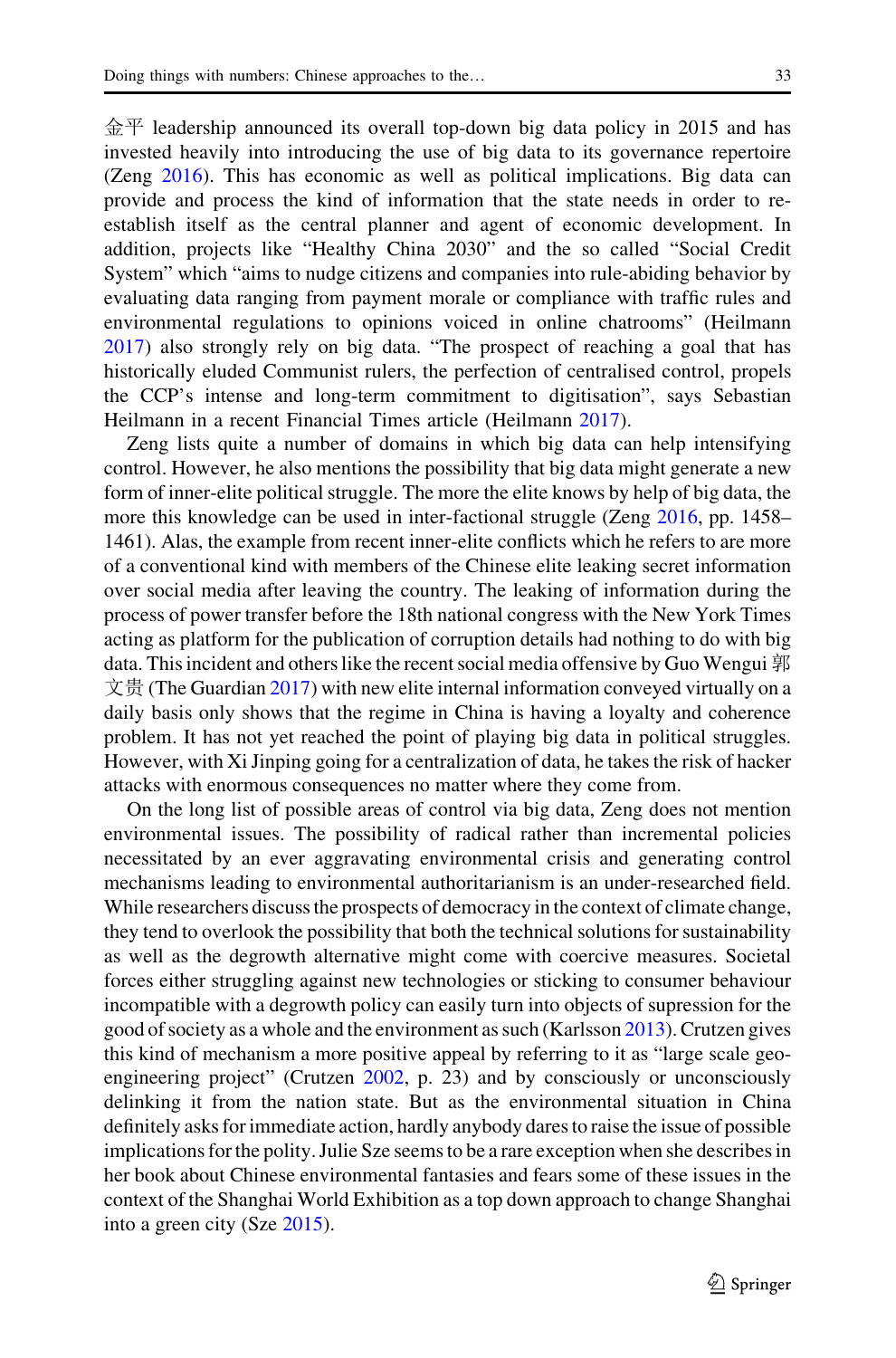Indeed, Green GDP might not only help to solve the problem of implementation gap between the central and the local governments in the area of environmental policies. It is also a project which needs big data as its basis and therefore more monitoring, and more control. Green GDP accounting not only measures the use of resources and the degree of environmental depletion, it also needs to monitor the environmental compliance of companies and individuals. Especially in countries with big populations like China, individuals can make a difference. That is why Green GDP accounting needs to include data on how individuals use rare resources such as water and energy, treat their waste and take care of their health by eating what they are supposed to eat, sticking to their daily sport activities and refraining from every kind of "guilty pleasure" such as drinking and smoking. The "smart city" ideas some planners develop in China include monitoring every citizen in his or her private surroundings so as to support environmentally friendly behaviour 24 h 7 days a week. This kind of monitoring can help governments to be more responsive to the needs of citizens, but it will at the same time make citizens controllable by the government and unable to survive without the government. In this give and take between state and society, the state will become stronger, and society weaker. For the individual this means that the difference between private and public will no longer exist, and mainstreaming will no longer be avoidable. Putting this unfortunate assessment into the context of the Anthropocene, we can only come to the conclusion, that mankind, by positioning itself at the very centre of the universe, not only has embarked on a path towards destroying its natural habitat, but also towards fundamentally changing the kind of lifestyle which so far has left room for individualism and disobedience. "If China manages to harness Big Data technologies to build a top-down, yet responsive system of governance that turns out to be politically effective, economically productive and socially stable, it has the potential to become a global model.", says Sebastian Heilmann. This will be especially true if China manages to overcome its ecological crisis and re-position itself from being the No 1 perpetrator in terms of pollution to the No 1 problem solver with the help of Green GDP accounting.

## Conclusion: China, Green GDP accounting and the Anthropocene

My discussion on China, Green GDP and the Anthropocene has generated a few results which might be of some interest for the general discussion on the Anthropocene. First and foremost, we have to realize that in China the distance between detecting the problem and solving the problem is by no means smaller than anywhere else in the world. Religions in China have not generated ideas about the relationship between man and nature which could inspire our search for solutions worldwide more than other belief systems around the world. There are artists and writers trying to imagine a future for life in the Anthropocene, but as my reading of Zhao Defa's novel "The Anthropocene" has shown, their intuition has not yet generated a solution either. The idea of Green GDP accounting pursued with more intensity in China than in other parts of the world is a possible piece meal solution with quite some expectable effect, however, if experts in the PRC eventually reach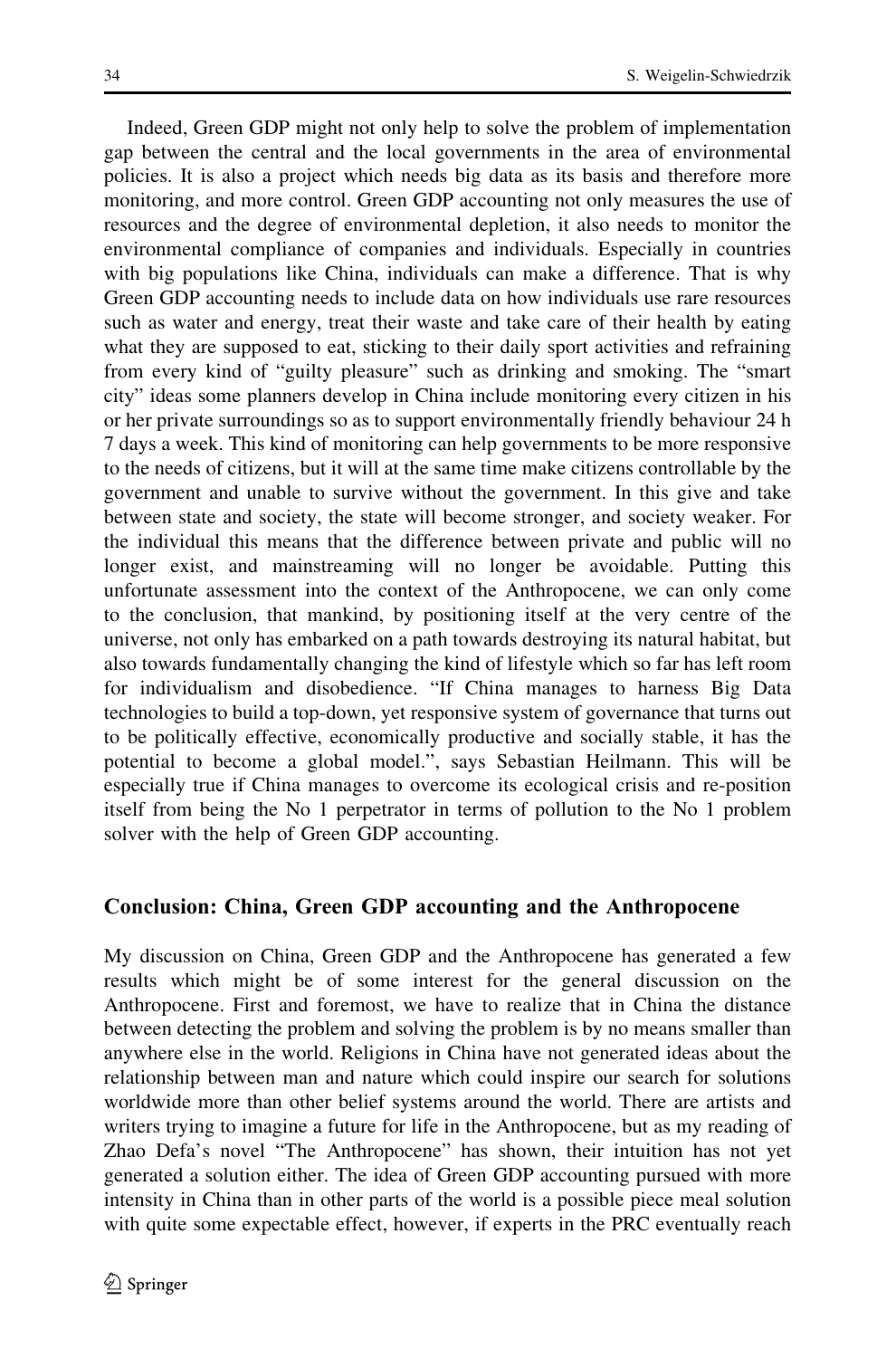<span id="page-18-0"></span>their aim of defining the standards for GDP accounting non-Chinese will have to turn their perspective on things around: So far many observers outside China believe that by importing Western technology, people in China will sooner or later start thinking the way people in democratic societies outside China think. If this is true which to my mind is a contestable assumption—, then we will have to turn around and acknowledge that influence can also take place in the opposite direction. By adapting the Green GDP model created in China, we will eventually learn to emulate the rationale behind it. This rationale not only includes the idea of taking the environmental costs of economic growth into account; it also contains ideas of authoritarian governance reinforced by the urgency of the daily aggravating environmental crisis. Rather than giving this kind of governance the appealing name "large scale geo-engineering projects" (Crutzen) we should openly confront this turn around and its possible side effects.

Finally, looking at the discussion on the Anthropocene, we realize when looking at it from a distance that the catchword Anthropocene is as political as other catchwords like sustainability, and resilience, only to name a few. The term "Anthropocene" itself is still under debate, and discussions on the question of how to periodize the geochronology show that different suggestions rely more on weltanschauung than on scientific data and research related considerations. Those who go for radical solutions should keep in mind that China was verberated by revolution for more than 100 years before the ruling elite took the decision to revert to a policy of reform and opening. The blood toll which these years of revolutionary struggle took has been enormous. The conclusion one can draw from this experience can be summarized in one sentence: to accelerate the cure can prolong the disease!

In comparison, Green GDP accounting can bring about incremental improvement of the situation. Although—as shown above—Green GDP accounting is still confronted with a myriad of problems, some of the described issues are generated by its path dependency. Doing things with numbers is the problem and the solution. Paradoxically, it is exactly this path dependency which makes Green GDP likely to be eventually implemented in China in a way which will bring about positive effects for China and the world at large.

Acknowledgements Open access funding provided by University of Vienna.

Open Access This article is distributed under the terms of the Creative Commons Attribution 4.0 International License ([http://creativecommons.org/licenses/by/4.0/\)](http://creativecommons.org/licenses/by/4.0/), which permits unrestricted use, distribution, and reproduction in any medium, provided you give appropriate credit to the original author(s) and the source, provide a link to the Creative Commons license, and indicate if changes were made.

#### References

Alfsen, K. H., J.L. Hass, T. Hu, and Y. Wu. 2006. International Experiences with "Green GDP". [https://](https://www.ssb.no/en/natur-og-miljo/artikler-og-publikasjoner/international-experiences-with-green-gdp) [www.ssb.no/en/natur-og-miljo/artikler-og-publikasjoner/international-experiences-with-green-gdp](https://www.ssb.no/en/natur-og-miljo/artikler-og-publikasjoner/international-experiences-with-green-gdp). Accessed 23 Oct 2017.

Bostic, H., and M. Howey. 2017. To Address the Anthropocene, Engage the Liberal Arts. Anthropocene 18: 105–110.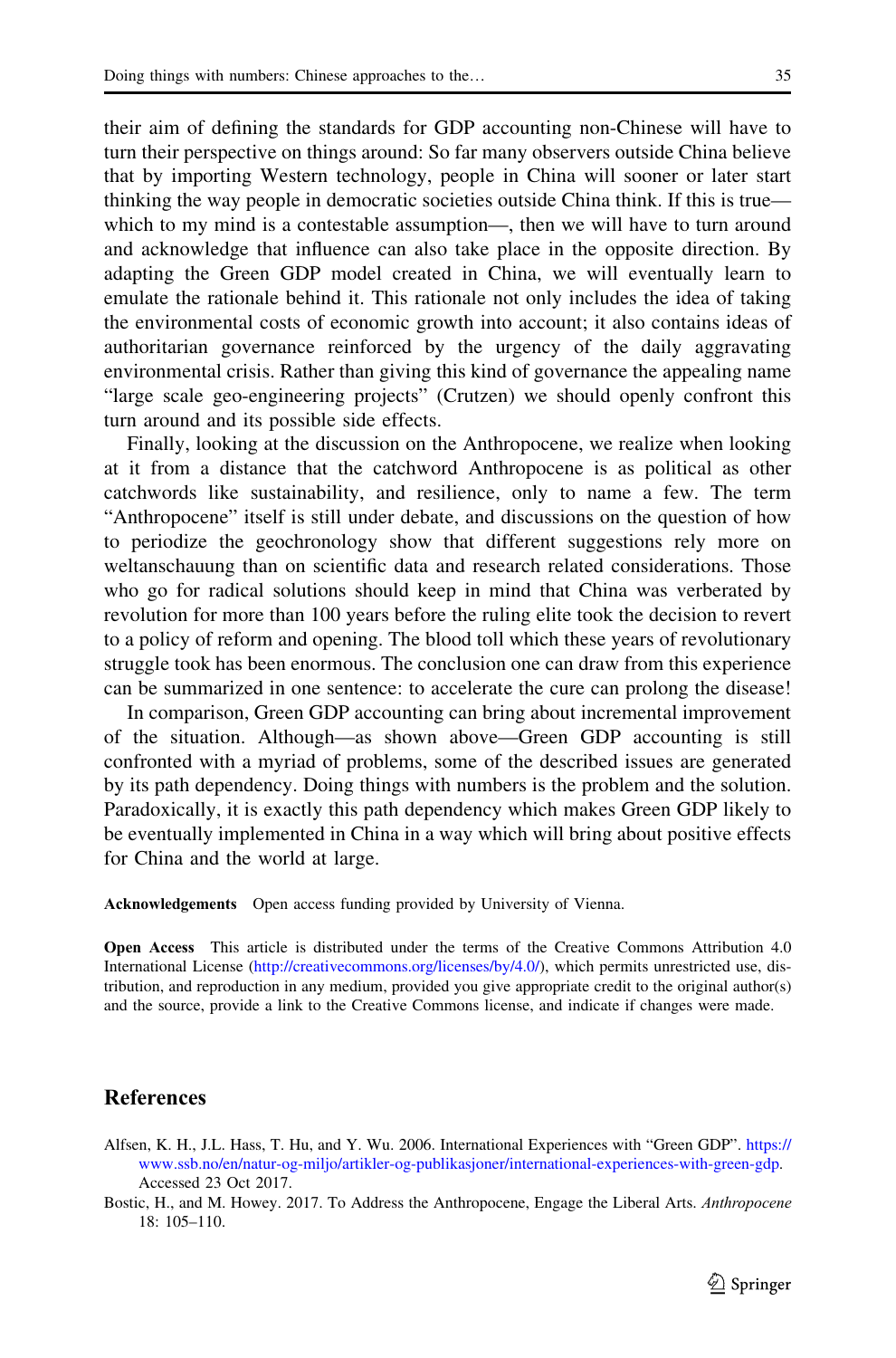- <span id="page-19-0"></span>Chai, Jing 柴静. 2015. Under the Dome. Air Pollution in China. [https://www.youtube.com/watch?v=](https://www.youtube.com/watch?v=V5bHb3ljjbc) [V5bHb3ljjbc.](https://www.youtube.com/watch?v=V5bHb3ljjbc) Accessed 23 Oct 2017.
- Chang Jie 常婕. 2009. 湖北建立绿色 GDP 核算体系的策略研究. 理论界 1:78–79.
- Chin, A., L. Gillson, S.M. Quiring, D.R. Nelson, M.P. Taylor, V. Vanacker, and D. Lovegrove. 2016. An Evolving Anthropocene for Science and Society. Anthropocene 13: 1–3.
- China Daily. 2004. China Plans to Set Up Green GDP System in 3-5 years. [http://www.chinadaily.com.](http://www.chinadaily.com.cn/english/doc/2004-03/12/content_314332.htm) [cn/english/doc/2004-03/12/content\\_314332.htm](http://www.chinadaily.com.cn/english/doc/2004-03/12/content_314332.htm). Accessed 23 Oct 2017.
- China Online. 2007. 谢伏瞻: 目前尚无法进行绿色 GDP核算. [http://www.china.com.cn/news/2007-07/](http://www.china.com.cn/news/2007-07/12/content_8515731.htm) [12/content\\_8515731.htm.](http://www.china.com.cn/news/2007-07/12/content_8515731.htm) Accessed 23 Oct 2017.
- Chinanews. 2015. 环保部重启绿色 GDP 研究 当年遭一些地方及部门反对. [http://www.chinanews.](http://www.chinanews.com/gn/2015/03-31/7170958.shtml) [com/gn/2015/03-31/7170958.shtml.](http://www.chinanews.com/gn/2015/03-31/7170958.shtml) Accessed 23 Oct 2017.
- Crutzen, P.J. 2002. Geology of Mankind. Nature 45: 23. [http://www.unife.it/scienze/lm.ecologia/](http://www.unife.it/scienze/lm.ecologia/Insegnamenti/management-degli-ecosistemi/materiale-didattico/Crutzen%202002.pdf) [Insegnamenti/management-degli-ecosistemi/materiale-didattico/Crutzen%202002.pdf](http://www.unife.it/scienze/lm.ecologia/Insegnamenti/management-degli-ecosistemi/materiale-didattico/Crutzen%202002.pdf). Accessed 23 Oct 2017.
- Development Plan. 2005. 地球科学 "十一五" 发展战略. [www.nsfc.gov.cn/upload/2005-12…/](http://www.nsfc.gov.cn/upload/2005-12%e2%80%a6/20051215114521503.doc) [20051215114521503.doc](http://www.nsfc.gov.cn/upload/2005-12%e2%80%a6/20051215114521503.doc). Accessed 23 Oct 2017.
- Fenghuang Zixun. 2016. [http://news.ifeng.com/a/20160806/49729476\\_0.shtml](http://news.ifeng.com/a/20160806/49729476_0.shtml). Accessed 23 Oct 2017.
- Fu, Keyou 付克友. 2009. 让神农架绿色 GDP 变成真金白银. [http://news.sina.com.cn/pl/2009-06-04/](http://news.sina.com.cn/pl/2009-06-04/133417950916.shtml) [133417950916.shtml](http://news.sina.com.cn/pl/2009-06-04/133417950916.shtml). Accessed 23 Oct 2017.
- Ge, Fei 格非. 2012. 江南三部曲. Shanghai: Shanghai Wenyi Chubanshe.
- Gebhardt, H. 2016. Das "Anthropozän"- zur Konjunktur eines Begriffs. HDJBO. [https://doi.org/10.](https://doi.org/10.17885/heiup.hdjbo.23557) [17885/heiup.hdjbo.23557.](https://doi.org/10.17885/heiup.hdjbo.23557)
- Heilmann, S. 2017. Big Data Reshapes China's Approach to Governance. Financial Times, 29 Sept 2017. [https://www.ft.com/content/43170fd2-a46d-11e7-b797-b61809486fe2.](https://www.ft.com/content/43170fd2-a46d-11e7-b797-b61809486fe2) Accessed 23 Oct 2017.
- Hu, Jintao 胡锦涛. 2005. 在中央人口资源环境工作座谈会上的讲话 (2004 年 3 月 10 日).十六大以来 重要文献选编(上), 850. Beijing: Zhongyang Wenxian Chubanshe.
- Huanjingbu. 2015. 环境保护部重启绿色 GDP 研究. [http://www.ccchina.gov.cn/Detail.aspx?newsId=](http://www.ccchina.gov.cn/Detail.aspx%3fnewsId%3d51776%26amp%253BTId%3d57) [51776&amp%3BTId=57.](http://www.ccchina.gov.cn/Detail.aspx%3fnewsId%3d51776%26amp%253BTId%3d57) Accessed 23 Oct 2017.
- Jahn, T., D. Hummel, and E. Schramm. 2015. Nachhaltige Wissenschaft im Anthropozän. GAIA 24 (2): 92–95.
- Karlsson, R. 2013. Ambivalence, Irony, and Democracy in the Anthropocene. Futures 46: 1–9.
- Lelyveld, M. 2006. China's "Green GDP" Estimate Disputed. [http://www.pacificenvironment.org/article.](http://www.pacificenvironment.org/article.php?id=1981) [php?id=1981](http://www.pacificenvironment.org/article.php?id=1981). Accessed 23 Oct 2017.
- Li, V., and G. Lang. 2010. China's "Green GDP" Experiment and the Struggle for Ecological Modernization. Journal of Contemporary Asia 40 (1): 44–62.
- Li, Wei 李蔚. 2009. 南昌"差异化考核"背后的绿色 GDP. [http://news.163.com/09/0609/09/](http://news.163.com/09/0609/09/5BC06DLO00011SM9.html) [5BC06DLO00011SM9.html.](http://news.163.com/09/0609/09/5BC06DLO00011SM9.html) Accessed 23 Oct 2017.<br>iwang. 2017. 江苏将绿色 GDP 正式纳入干部考核.
- Lizhiwang. 2017. 江苏将绿色 GDP 正式纳入干部考核. [http://news.jstv.com/a/20170816/](http://news.jstv.com/a/20170816/1502837694871.shtml) [1502837694871.shtml](http://news.jstv.com/a/20170816/1502837694871.shtml). Accessed 23 Oct 2017.
- Lieberthal, K. 1995. Governing China: From Revolution through Reform. New York: Norton.
- Liu Dongsheng 刘东生. 2004. 开展"人类世"环境研究, 做新时代地学的开拓者 纪念黄汲清先生 的地学创新精神. Quaternary Science 24: 4. <https://doi.org/10.3321/j.issn:1001-7410.2004.04.001>.
- Liu Xiaoqing 刘小青, Ren Bingqiang 任丙强. 2008. "怒江"建坝决策中的公众环境政治参与个案研 究. Journal of Beijing University of Aeronautics and Astronautics (Social Sciences Edition) 21: 32– 35.
- Liu, Xin. 2009. The Mirage of China: Anti-humanism, Narcissism, and Corporeality of the Contemporary World. New York: Berghahn.
- Liu, Xue 刘 学, Zheng, Junwei 郑军卫, Yang, Zongxi 杨宗喜. 2017. 人类世的由来及其研究新进展. [http://www.drc.cgs.gov.cn/maga/dzdcdt/201704/t20170419\\_427517.html](http://www.drc.cgs.gov.cn/maga/dzdcdt/201704/t20170419_427517.html). Accessed 23 Oct 2017.
- Nanfang Ribao. 2017. 用绿色 GDP 唤醒对生态文明的重视. [http://wap.longquanzs.org/ryzr/hjbh/](http://wap.longquanzs.org/ryzr/hjbh/61851.htm) [61851.htm](http://wap.longquanzs.org/ryzr/hjbh/61851.htm). Accessed 23 Oct 2017.
- Ni, Xiaoqiang. 2004. The Way to Green GDP. <http://www.china.org.cn/english/2004/Jun/96974.htm>. Accessed 23 Oct 2017.
- Pye, M., Ch. Kleine, and M. Dech. 1997. Ökologie und Religionen. Eine religionswissenschaftliche Darstellung. Marburg Journal of Religion 2(1). [www.uni-marburg.de/fb03/ivk/mjr/pdfs/1997/](http://www.uni-marburg.de/fb03/ivk/mjr/pdfs/1997/articles/pye-kleine-dech1997.pdf) [articles/pye-kleine-dech1997.pdf](http://www.uni-marburg.de/fb03/ivk/mjr/pdfs/1997/articles/pye-kleine-dech1997.pdf). Accessed 23 Oct 2017.
- Qie Jianrong 郄建荣. 2015. 绿色 GDP 研究 9 年后重启. [http://news.xinhuanet.com/legal/2015-03/31/c\\_](http://news.xinhuanet.com/legal/2015-03/31/c_127639484.htm) [127639484.htm](http://news.xinhuanet.com/legal/2015-03/31/c_127639484.htm). Accessed 23 Oct 2017.